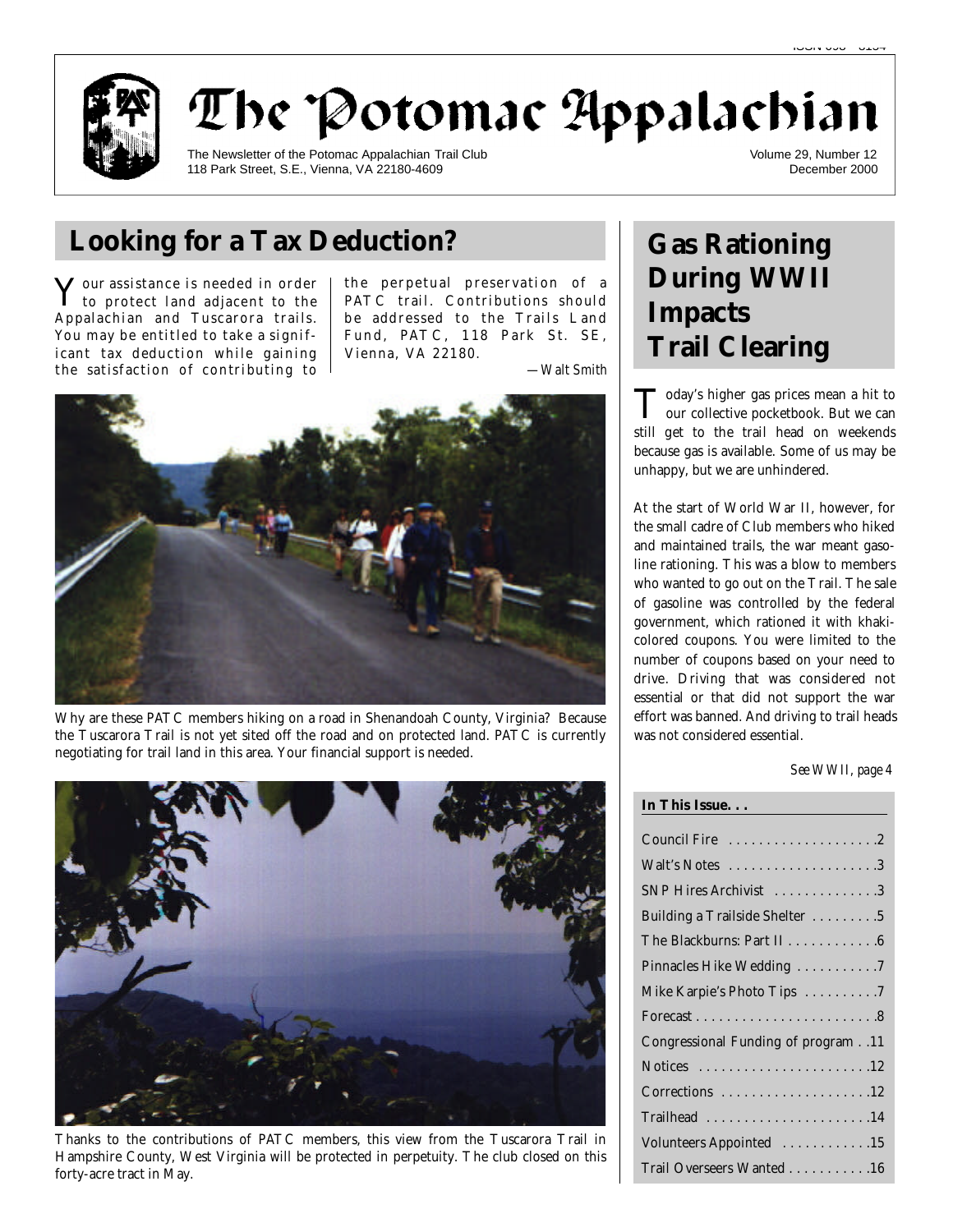#### **Council Members, Chairs and** *PA* **Staff**

#### **Officers**

**President:** Walt Smith, 703/242-0693 Ext. 40, wsmith@visuallink.com **VP Operations:** Tom Johnson **VP Volunteerism:** Mickey McDermott **Supervisor of Trails:** Pete Gatje Email: PJGatje@aol.com **Supervisor of Corridor Management:** Tom Lupp **General Secretary:** Warren Sharp **General Counsel:** Eric Olson **Membership Secretary:** Terry Cummings **Treasurer:** Dick Newcomer **Recording Secretary:** Gerhard Salinger

#### **Sections/Chapters**

**Mountaineering Section:** Greg Christopulos **SMRG: Peter Pennington Ski Touring Section: Steve Brickel North Chapter:** Steve Koeppen **N. Shenandoah Valley Chapter:** Martha Clark **S. Shenandoah Valley Chapter:** Michael Groah **Charlottesville Chapter:** John Shannon **West Virginia Chapter:** Judy Smoot

#### **Standing Committee Chairs (Council Members)**

**Blackburn Trail Center:** Chris Brunton **Cabins:** Mel Merritt **Cabin Construction:** Charlie Graf **Conservation:** Mary Margaret Sloan **Grants & Donations:** Jack Reeder **Endowment:** Dick Newcomer **Finance:** Paul Dery **Hikes:** Tom Johnson, 410/647-8554, johnts3@juno.com **Internet Services:** Stephen Raia **Land Management:** Anita Canovas **Land Acquisition:** Phil Paschall & Eric Olson **Legal:** Eric Olson **Maps:** Dave Pierce **Maryland Appalachian Trail Management Committee:** Charlie Graf *Potomac Appalachian:* Bianca Menendez **Public Affairs:** Terry Cummings **Publications:** Aaron Watkins **Shelters:** Charlie Graf, 410/757-6053 **Trail Patrol:** Kumait Jawdat **Tuscarora Trail Land Management:** Lloyd MacAskill

#### **Special Committees/Ongoing Activities**

**Archives & Library:** Carol Niedzialek **Cabin Reservations:** Darlene Wall **Deputy Supervisor of Trails:** Rick Rhoades **Firestone Tract Management:** Shirley Strong **Headquarters Facility:** Orron Kee **Information/Sales Desks:** Marguerite Schneeberger **Medical:** John McNamara **SNP Boundary Trailheads Study Group:** Kerry Snow & George Walters **Tuscarora Trail Shenandoah Valley Project:** Phoebe Kilby & Larry Bradford **Vining Tract Management:** Howard Johnson

#### *Potomac Appalachian*

**Chief Editor:** Bianca Menendez jns-bianca@home.com **Contributing Editors:** Marion Lee, Kathy Murphy **Designer:** Linda Shannon-Beaver **Features Editor:** Joanne Erickson **Forecast Editor:** Joe O'Neill JJONeill@visi.net

## **Council Fire**

The Council held its regular meeting on<br>Quarters. The meeting was attended by 23 he Council held its regular meeting on October 10, 2000 at the Club head-Council members, 1 staff, and 1 Club member. The PATC membership stands at 6,940, with 107 new members registering in the month of September

#### **Council Roles**

The Duties and Responsibilities of Club Officers and Committee Chairs are being revised to align with the changes in organizational structure that allow for better representation of all Club functions on the Executive Committee. Changes include a Finance Committee headed by the Treasurer and one Tract Management Committee. It appears that the Trail functions may need more representation on Council. Chairs are to modify

the descriptions by November so that the new Guide can take effect in January.

#### **Volunteer Awards**

The Council discussed volunteer awards and made nominations for Honorary Life Members and Honorary Members of PATC. These awards are made, when appropriate, for exemplary service to PATC by members and nonmembers respectively. Awards will be announced at the Annual Meeting.

#### **Tuscarora Trail**

A survey of some Council members indicates that establishing the Tuscarora Trail is an important Club action. The Tuscarora

Trail Committee will work to establish a database of land ownership along the Trail in Pennsylvania and also to plan locations of shelters.

#### **Near-Record-Breaking Volunteer Effort in 2000**

The Supervisor of trails reported that in FY 2000 PATC contributed about 31,300 hours of trail work. This is the second largest amount ever. The Supervisor of Corridor Management reported that 1,035 hours were spent monitoring PATC property along the AT.

#### **Conservation Issues**

The Council voted to make on offer to buy the Elder property adjacent to the<br>Blackburn Trail Blackburn Center. This pur-

chase protects the view shed on the AT and at Blackburn. Part of the purchase is made possible by a donation from the estate of Philip Stone.

The Council agreed that the President should sign a letter urging Secretary of Interior Babbit to consider the concerns of the environmental community when ruling on the land to be purchased to protect the AT on Saddleback Mountain in Maine. The Ski area has hired former Senator George Mitchell to represent them, and he is reported to have had an audience with the Secretary. ❏

> *Gerhard Salinger Recording Secretary*

#### **HEADQUARTERS**<br>HOW TO GET IN CONTACT WITH US **FOR CABIN RESERVATIONS. FRAHIP INFORMATION AND MEMBERSHIP INFORMATION, AND SALES**

**Address:** 118 Park Street, S.E., Vienna, VA 22180 and Thursday and Friday 12 noon to 2 p.m. Phone  $\#: 703/242 - 0315$ To receive an information packet: Extension 10 To leave a message for the Club President Walt Smith: Extension 40 **24-hr. Activities Tape #: 703/242-0965 Facsimile #: 703/242-0968 Club Email: Wriley1226@aol.com Club Email:** Wriley1226@aol.com **World Wide Web URL:** http://www.patc.net

## **STAFF**<br>DURING REGULAR BUSINESS HOURS

Director of Administration: Wilson Riley (Ext. 11) Email: Wriley1226@aol.com Trails Management Coordinator: Heidi Forrest (Ext. 12) Email: heidif@erols.com Business Manager: Regina Garnett (Ext. 15) Email: rgarnett@erols.com **Membership/Cabin Coordinator:** Pat Fankhauser (Ext. 17) Email: pfankh@erols.com **Membership of the manufacture of the Coordinator: Ankhauser (Ext. 19)** Email: pat cales@erols.com **Sales Coordinator:** Maureen Estes (Ext. 19) Email: patcsales@erols.com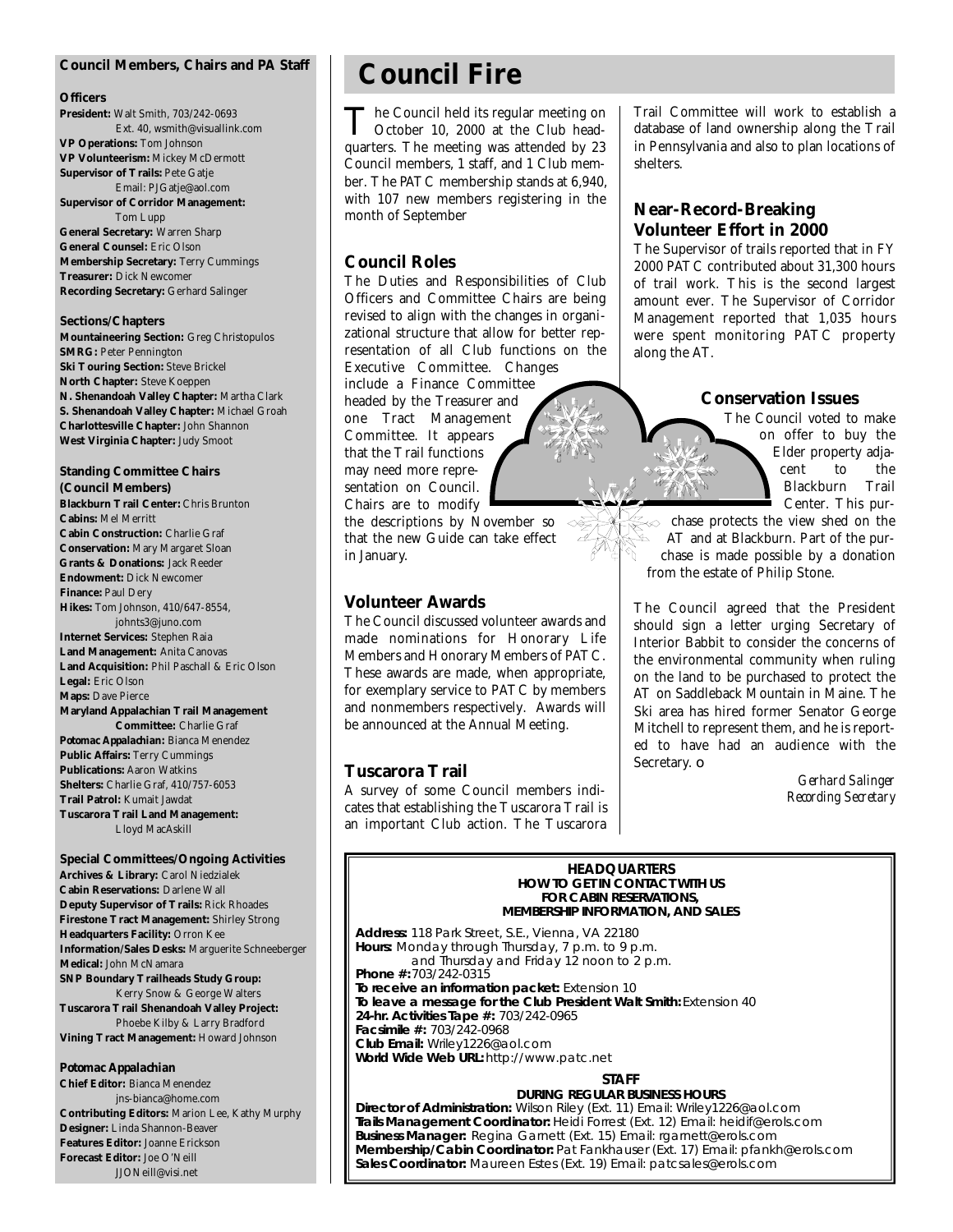## **Walt's Notes**

 $\mathbf{A}_\text{there are four areas that I feel need to be a new image.}$ there are four areas that I feel need special attention if we are to achieve PATC objectives in the future: (1) maintaining our volunteer tradition, (2) protecting trail corridors and trailheads, (3) overseeing our facilities, and (4) planning for the future. In a sense, these subjects will always need attention. However, it seems especially pertinent to highlight these areas at this point in our history. For example, other non-profit organizations that obtain a membership of around seven thousand may have begun to transfer many of their functions from volunteers to a professional staff. The question for PATC, I believe, is to what extent can we maintain a volunteer tradition, especially at the leadership level. So, I wish to provide my assessment of how I think we stand in these four areas.

### **Maintaining Our Volunteer Tradition**

The accomplishments of our volunteer overseers, crews, and committee members are very impressive. The annual report of 31,300 hours spent on trail maintenance is especially noteworthy. I call your attention to all of volunteer hours as indicated in the annual report. Please call the Club headquarters if you do not have a copy and note the many accomplishments that are occurring. All of them happen because volunteer leadership takes the time to plan for and supervise these important activities.

The Futures Group has discussed ways that the volunteer tradition may continue: for example, by combining meetings and changing the organizational structure so that committee chairs with similar goals may coordinate more easily. Also, the VP for Volunteerism, a member of the Futures Group, has coordinated with various committees in order to review ways to reward volunteerism, such as the previously announced change in cabin rental procedure, and the additional recognition through awards and publicity. Now, we will most likely need more staff in the future. However, in my view, the staff should be hired for positions that will support continuance of the volunteer tradition, rather than replace it.

### **Protecting Trail Corridors** and Trailheads

I also call your attention to those portions of the annual report that reflect measures taken to protect trails. During the last twelve months, we have acquired more

land and conservation easements that protect the Appalachian and Tuscarora trails. You may also note that there is a very active program for monitoring the Appalachian Trail corridor. Next year these successful methods will be extended to the Tuscarora Trail as this trail corridor becomes more formally established. A very active group of PATC and National Park Service members, who manage the Tuscarora Trail Shenandoah Valley Project, is gathering local support in Shenandoah County. Some county residents who are not PATC members are joining in the cause to protect the trail from development in that critical area. We hope that this organization may serve as a model in other areas where we need partnership with others who share our values and goals. In like manner, an informal Shenandoah National Park Boundary Trailheads Study Group is reviewing ways in which trailheads around the edge of the park may be protected, assuring availability for hiking in the future. Protection of trails continues to receive the highest priority during Council deliberations.

### **Overseeing PATC Facilities**

We may read in committee reports about the construction of new shelters for hikers along the Appalachian and Tuscarora trails, as well as the many repairs being accomplished to our other facilities. One of the primary changes made during the past year, which may improve our ability to plan for and maintain our properties in the future, was the designation of a facilities coordinator on the Executive Committee. Beginning on January 1, the General Secretary will coordinate with respective committees all planning, financing, construction, renovation, maintenance, and disposal of all Club owned or managed facilities. The respective cabin, shelter, and construction committee chairs will be able to focus their attention primarily on the recruitment of volunteers and the operations of crews and overseers.

### **Planning for the Future**

The purpose of the Futures Group is to research, develop, and recommend changes to the PATC organization, constitution, and bylaws that may be necessary in order to meet the challenges of the new century. This ad hoc committee was supposed to provide a final report to the membership this November. However, the group soon discovered that the mission was more complicated than we thought. Therefore, the charter has been extended for another year. The group has been meeting monthly to consider such concerns as: how decision-making can be improved, how time can be saved for busy volunteer leaders, and how we can become more focused on dealing with the important issues. After proposing new mission and goals statements, which now drive the budget process, and some organizational and officer duty changes, which the Council adopted, the group is now focused on our vision for the future. Changes to the constitution and bylaws will not be p roposed until this work is completed, and the Futures Group and Council have had an opportunity to observe how some of the structural and procedural changes are working.

I look forward to a future that reflects the excellent PATC volunteer led trail protection and maintenance that the community has come to appreciate. May you have a joyful holiday season!

See you on the trail,

 $\int_A f \, dV$ 

### **Shenandoah National Park Hires Archivist**

*Shenandoah National Park, VA— Shenandoah National Park* 

Superintendent, Douglas K. Morris, announced recently that Harry G. Heiss has been selected to be the Park's first archivist.

Mr. Heiss was born and raised in Fort Smith, Arkansas, and received both a BA and MA from the University of Arkansas. He began his career as an a rchivist with the Smithsonian Institution, Washington, DC, and from there moved on to the Jefferson National Expansion Memorial in Saint Louis, Missouri, where he developed and established that park's archival program. For the past ten years, Mr. Heiss has been an archivist with the Library of Congress, Manuscript Division.

*—National Park Service Press Release*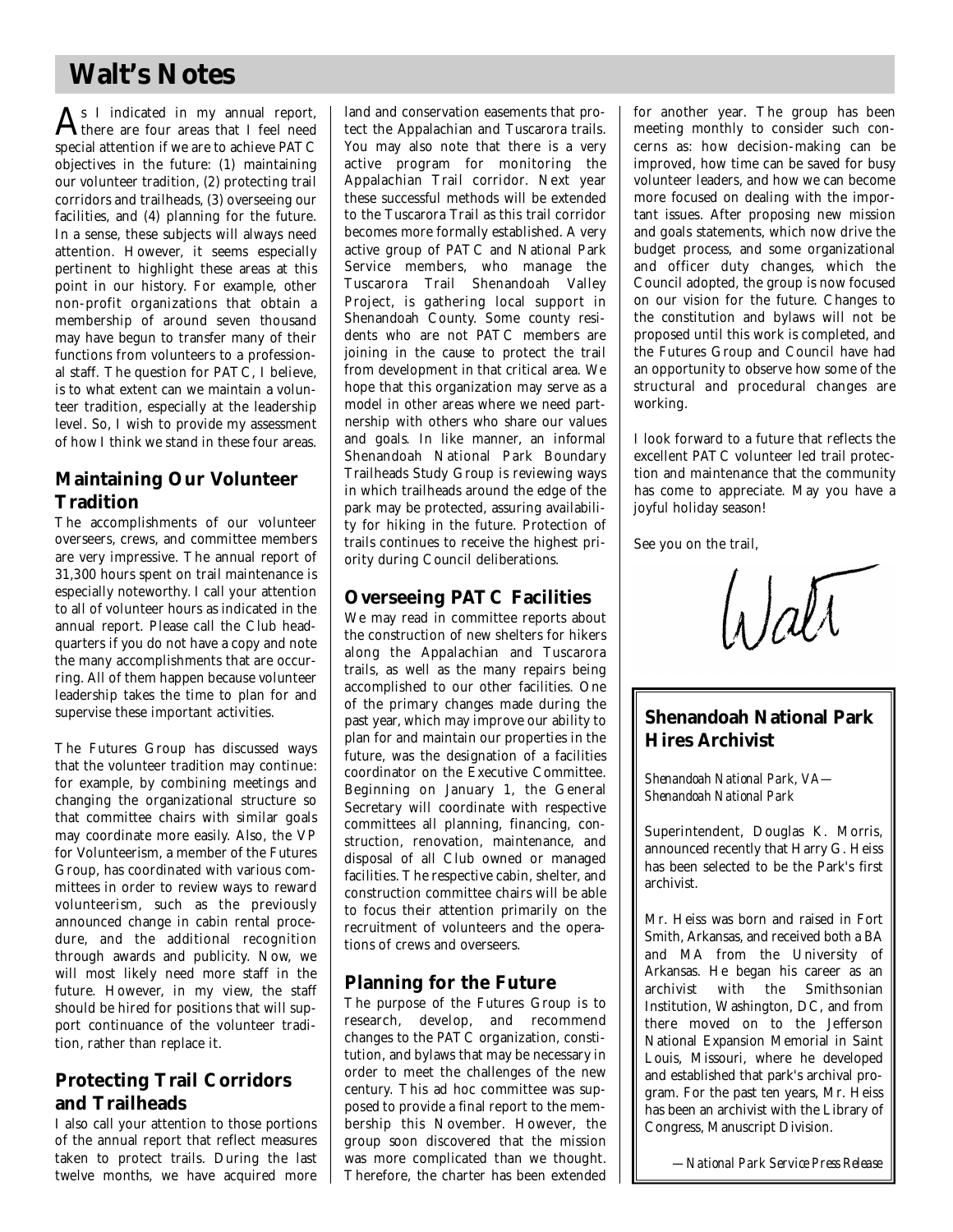#### *WWII, from page 1*

#### **PATCers Find A Way**

Needless to say, gas rationing caused something of an upheaval in Club trail maintenance plans. Still, had members not figured out a way to work around rationing, many of the trails today would not exist. America's nearly four-year duration of war would have resulted in most trails becoming heavily overgrown and forgotten. Recognizing the seriousness of the problem, the Club's priority trail to be maintained was, of course, the Appalachian Trail. So how did those sturdy Overseers get the job done if there was no gas to be had?

The answer is ingenuity. One method was to hire a bus. Here's an excerpt of the Supervisor of Trail's report from the July 1942 Club Bulletin:

"The cooperative work trips by bus announced in the April Bulletin started off auspiciously with the one on April 26. [With the guidance of many officers] the affair moved with railroad time-table precision. Every Overseer of the sections covered was present in person or by proxy. Each was provided with a map showing the bus route in one color and the Trail to be walked and worked in another. Attached to the map were concise directions as to where the party would leave the bus, and where and when it would be picked up, the tools assigned each group, and the names of the workers....

"This first cooperative work trip by bus proved the plan to be thoroughly practicable. However, no sooner were we feeling that the situation was well in hand than it changed! No longer can we get chartered buses."

This blow was due to a step-up in gas restrictions as a result of the war. After all, 1942 was a pretty desolate time, a period

## **Are you moving?!!**

when Americans were not certain they were going to prevail over enemy powers. Every possible resource was put toward the war effort, and no one complained. It was that serious.

In some instances, Club Overseers were able to use public transportation. One such trip used the train to Harpers Ferry, where Club members were able to maintain about 15 miles of Appalachian Trail north and south.

> *In Celebration of PATC's History*

#### **Car Trip Travails**

Car trips were still possible by frugal use of coupon rationing cards. There were several degrees of coupons, each level permitting purchase of a designated amount of gasoline, based on the holder's need to drive. (Key government and utility employees were permitted more gas due to their job requirements, for instance.) Those members with higherpurchase coupons saved up, and a car pool took off for the mountains about two to three times a month.

The private car trip worked, but it was limited in scope. For one thing, it meant the owner of the car could not use his gasoline for pleasure trips (unless whacking weeds was what he considered "pleasure," and in some cases it was). It also meant the maximum speed was 35 mph, a limit set by the federal government to slow tire wear. (Tires of that era were far inferior to today's. Worse, replacement tires were difficult to come by due to a rubber shortage.) The lower limit meant, for instance, a drive to Sperryville took at least three hours.

Also, the sacrifice members made was more than the price and availability of gas and tires, it was loss of personal time. Most people in government or war-related jobs had to work six days a week, so the time available to do other necessary things was restricted if you spent your Sunday going out on the Trail. Not the least of members' concerns was the fact that work trips caused wear and tear on one's auto. No new cars were available after early 1942, all production having been converted to armaments.

With WW II coming on the heels of the Depression, most members had older cars to begin with. Furthermore, autos were not as reliable then, so operating an older car was a constant maintenance problem, even to the point of trying to acquire replacement parts, which were in short supply due to the war effort.

The final impact on trail clearing was more than a transportation headache. Many Club Overseers, including Lt. Commander Myron Avery, USNR, the Club's President, had to report to duty far from the D.C. area. A plea went out for more Overseers to cover those defending the country.

It was not the best of times, but at least one positive cultural change occurred that helped Trail Overseers during those dark days: the creation of Daylight Savings Time.  $\Box$ 

*(Author's Note: For more information regarding PATC during WW II years, read the fascinating book, Clearing Trail in Wartime, by Dave Bates, available from the Club Web site or at HQ.)*

*—Jack Reeder*

| Did you know that the Post Office charges PATC 50 cents every time they let us know a member has moved? You can help save money and !<br>get information to you faster just by telling us yourself. |                                |  |
|-----------------------------------------------------------------------------------------------------------------------------------------------------------------------------------------------------|--------------------------------|--|
| Please fill out the following form and mail it to 118 Park Street, S.E., Vienna VA 22180-4609. You can also call Pat Fankhauser at<br>703/242-0693 or e-mail her at pfankh@erols com.               |                                |  |
|                                                                                                                                                                                                     | Effective date of new address: |  |
| <b>Old Address:</b> Cold Address:                                                                                                                                                                   |                                |  |
| New Address:                                                                                                                                                                                        | New Phone Number:              |  |
|                                                                                                                                                                                                     |                                |  |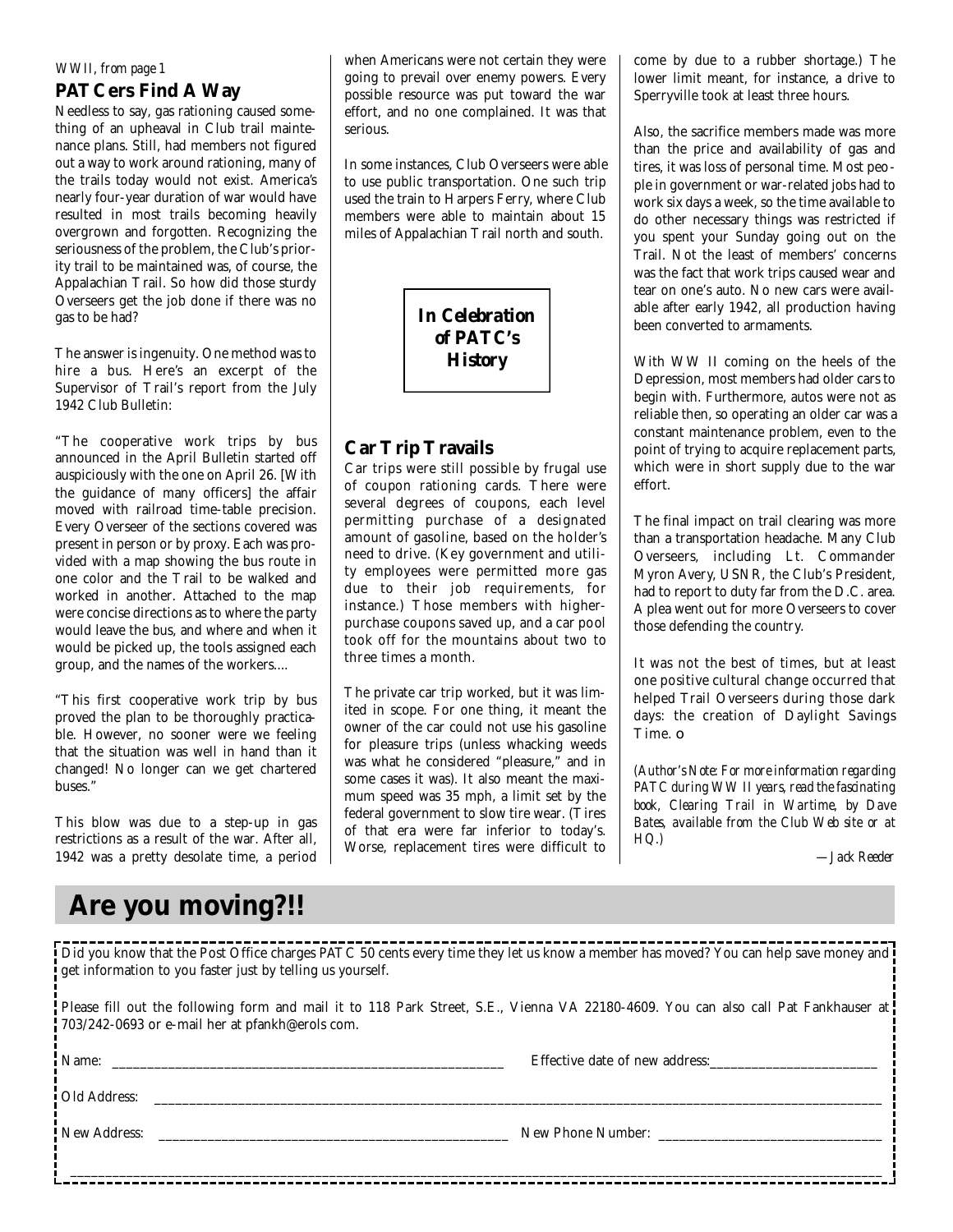## **Building A Trailside Shelter**

 ${\rm A}$ Ithough I backpack only occasionally,<br> ${\rm A}$ I'm a reasonably avid hiker, and I've I'm a reasonably avid hiker, and I've passed many shelters along a wooded trail, dashing into a few to take cover during the storms that can come up very quickly in the mountains. Most of the shelters vary little from a basic theme: a raised platform with three walls and a roof. In a way, they're reminiscent of a stage—and certainly they do provide a setting for the little dramas of the trail. These are places where hikers, both known and unknown to each other, converge and converse: sharing stories, food, the sounds of their snores, and imparting "trail names": the nicknames long-distance AT hikers sometimes find themselves carrying along with all their other gear.

The shelters, though they usually fall within the boundaries of national parks and state forests, are really products of the hikers themselves. Though many don't know it, most of the shelters are built and maintained by volunteers. Many of these folks hail from one of the numerous AT clubs that also maintain the bulk of the trail itself.

I had been nagging myself for a while about not doing enough to put something back in terms of the trails I enjoyed and the shelters I occasionally made use of. Early this year, I took a look through the extensive listing of PATC work trips and other activities, and came upon a listing for the "Ed Garvey Log Shelter" construction p roject. The thought of contributing to the building of a shelter—created primarily with basic, old-fashioned hand tools was very appealing, and then I took note that it was being dedicated to Garvey, whose name I recognized. I had read his book The New Appalachian Trail the year before, and it dawned on me that he must have passed away. Garvey was well-known for his efforts to support and promote the trail, lobbying Congress for the purchase of adjacent lands as well as inspiring many hikers with his books. He had even been dubbed "Mr. Appalachian Trail". I thought this project would be a very fitting way to contribute.

The project was also closer than I would have thought. Construction was taking place not on the AT but on county-owned land outside of Bowie, Maryland. The site has a surprisingly rural look to it, considering its proximity to Bowie, a rapidly developing city a mere fifteen minutes from either Washington, D.C. or Annapolis, Maryland's capital. The location features a mix of woodland and open fields, and provides a protective buffer for the Patuxent River, which it borders. I later learned that the plan called for building the shelter here, disassembling it, and bringing the pieces up to the trail for permanent installation.

I first showed up to volunteer on a damp February day. I recall slowly driving up the gravel road leading to the work site, looking to my right and suddenly knowing I had found the place. Visible through the trees was the largest outhouse I had ever seen; in fact I first thought this would be the smallest shelter I had ever seen! This rather essential aspect of the project had been started in November and was now nearly complete. Standing there like a fortress wrought of 8" and 9" diameter logs, it foreshadowed a shelter that would stand out as a landmark on the AT.

### **Meet Frank Turk**

One man was working at the site, Frank Turk, the project leader for the Garvey Shelter and a fellow with a self-professed passion for his work, as well as seven other log shelters on his resume. He explained the development of the project: how the idea for a shelter to honor Garvey had germinated at the dedication of another shelter some months earlier, and how it all just seemed to fall into place. The location selected seemed perfect: near Weverton Heights, Maryland, a few miles north of Harper's Ferry, West Virginia. Weverton Heights had been one of Garvey's favorite spots on the entire AT. Overlooking the confluence of the Shenandoah and Potomac Rivers, it is, as Garvey put it, "one of the most spectacular views along the entire Trail."

To complement this special spot, a very special shelter was planned. Turk and PATC Shelter Chairperson Charlie Graf, with the help of Sharon Garvey and Kathleen Menendez, Ed's daughters, designed a structure certain to stand out. For one thing, it will be a large shelternearly 20 feet wide, up to 17 feet deep and standing perhaps 17 feet when completed. The design incorporates some unique features-the shelter will have two levels, the upper story leading to a balcony running two-thirds of the width of the back wall. Plans also call for a front deck, and other unique design elements, including a cantilever in front for improved roof support. Although the basic plans are set, they can change-Turk experiments a bit as the construction goes along, and the result will likely be a structure born of a marriage of careful planning and creative tinkering.

During that first visit, however, the shelter made a more modest impression. Only three large logs had been placed, to mark the foundation. Turk took me over for a tour of the rest of the shelter-to-be: a large pile of logs a short distance away. These prime examples of good Maryland loblolly pine had been donated for the project by a local landowner.

### **Job Variety**

The first task was peeling off the bark. Turk demonstrated the use of a tool best described as a garden shovel with a modified blade, then he handed it over. Though not lower-back friendly, the task was not without its charms. Rather like weeding a garden, it involved little thought and offered a great deal of satisfaction when the last bits of bark came off, revealing the light beige of the tree underneath, glistening with a patina of fresh sap.

Still, the charms of such a task fade with time and toil, and later that afternoon Turk took me off log duty to demonstrate the real meat and potatoes of log shelter construction and the part that really does require a great deal of care and calculation. The logs of the shelter must rest securely upon one another. To this end, an arc is carved into each log, to precisely match the curve of the log that will lie at a right angle below it. Turk showed me how, with compass and crayon, to draw the shape of the lower log onto the one that will top it. Once that was done, He chainsawed several notches straight into the area to be carved out. Then, as if to atone for the use of a motorized tool, he chiseled out the wood between the notches, using a chisel and a crude mallet handmade of wood. After that, it only took a bit of smoothing over with the chainsaw to create a surprisingly snug fit between the logs. The satisfaction found in a good fit is palpable, and this key procedure wonderfully blends brains, brawn and modern technology.

Perhaps the project's most dramatic task is the hauling of each new log to its place upon the others. As the walls of the shelter grow, the effort to bring the next log up increases. Using a rudimentary tackle system with a block and hand-hoist, each log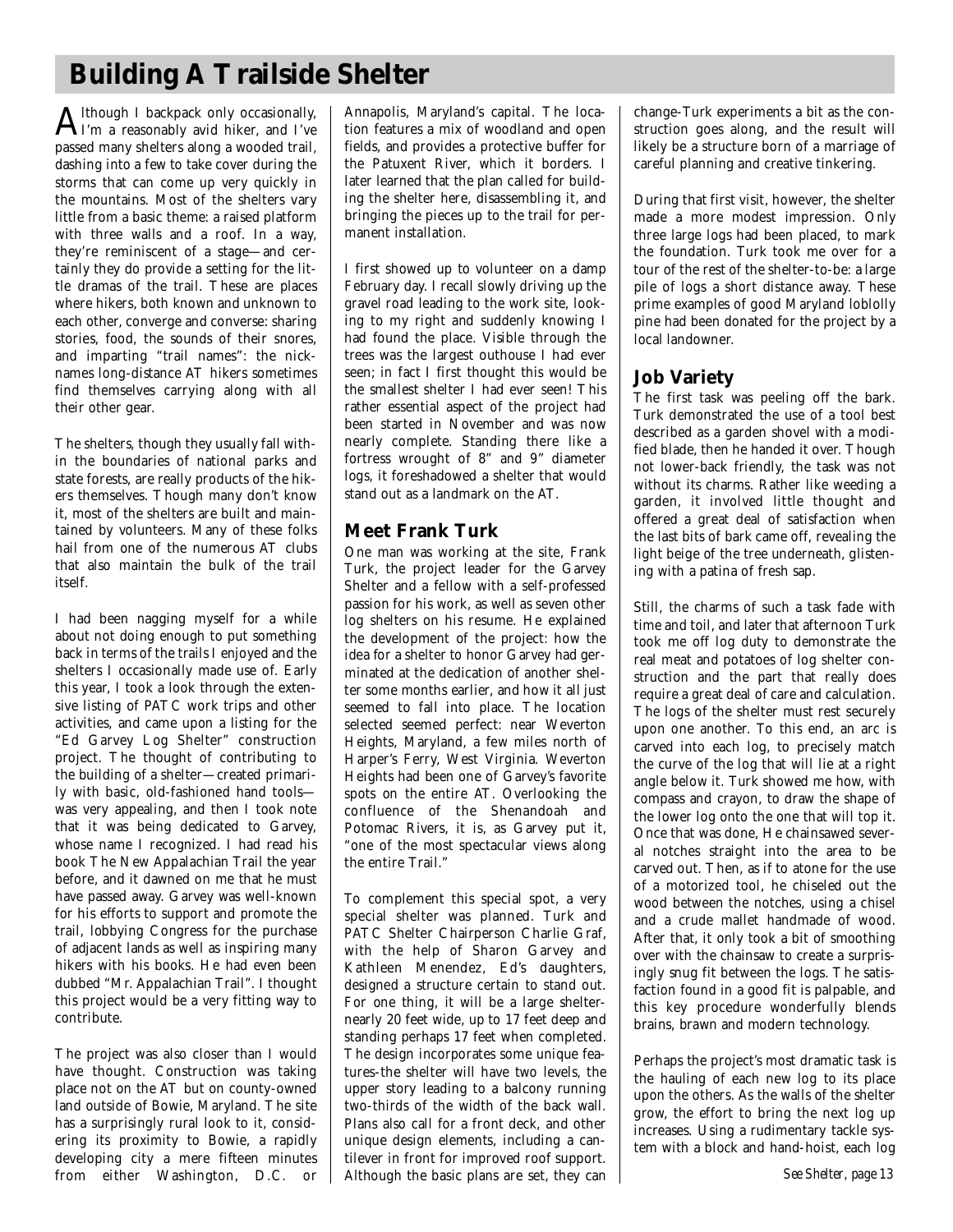## **The Blackburns: Part II**

*[This is the second article in a three-part series] recognizing "trailblazing" members Fred and Ruth Blackburn . ]*

**P**lot scenario: Washington public opin-<br>ion seemed to be leaning toward turnion seemed to be leaning toward turning a weed-filled C & O Canal into a scenic highway, a la Skyline Drive. PATC had a different, hiker-friendly vision.

January 1954 was the month the Washington Post endorsed making the C & O Canal a scenic highway and in which Justice William O. Douglas of the Supreme Court challenged Post editors to hike it and become acquainted with its recreational values. "We accept!" responded Post editors in a headline. Planning for the hike began, with help from Audubon Society activist Anthony W. Smith, a friend of Douglas'. In a May 1954 Appalachian Trailway News story of the hike, Fred Blackburn wrote:

"Early in the planning the Potomac Appalachian Trail Club was consulted, but its officers did not participate actively until four days before the start. When it developed that the arrangements for transportation and meals had fallen through, the PATC officers stepped forward with suggestions. The result was that the specially equipped truck rented by the PATC (from Appalachian Trucks) was rented with a PATC member to drive (Bill Hersch); another PATC member (Bill Richardson) to purchase the pooled food supplies and serve needed meals; and another (Charlie Thomas) [who] went along to help. Each member of the party paid his [own] expenses."

In addition to Fred, who hiked a great part of the path, and the men named above, there were at least 10 more PATC members among the 39 participants of the hike. Grant Conway, George F. Miller, Colin Ritter, and Constant Southworth were among the "Nine Immortals" who hiked every foot of the path.

PATC hikers were not just enjoying a day in the woods, however. On the last night of the hike, PATC participants formed a committee to make recommendations on the future of the canal to the administration, and Fred was appointed as a member. When the committee's report opposing the highway was completed, PATC Council passed a resolution in support of the report and agreed to work with the committee in further opposition.

The Club also helped organized the Potomac Valley Conservation and Recreation Council, which drew up longrange plans for the Potomac River Basin and continued to exist at least until the c reation in 1961 of the Chesapeake and Ohio National Historic Monument, which preserved the  $C&O$  Towpath and saved it from becoming a highway.

### **Continuing Leadership R o l e s**

When Fred, who had been in office since 1951, retired as PATC President at the January 1955 annual meeting, Council passed an unusual resolution of commendation. His obituary 45 years later remembered "his advance preparation of agenda and his fairness in presiding" when President.

Fred, however, was far from abandoning leadership in matters Trail-related. The Twelfth (1955) Appalachian Trail Conference in the White Mountains saw Fred serving on the Board of Managers as Secretary. He held that position, which grew in responsibilities, until the Board finally hired an Executive Director, Lester F. Holmes, also a PATC member, in 1969.

Conference business did not occupy all of Fred's free time. He chaired the Shelters Construction Committee, 1956-1957; was Property (Headquarters) Manager, 1953-1972; and was active with both the Photos and History Committees for a number of years. Fred backed up his leadership roles by supplying hands-on work on Club cabins. When in 1953 PATC converted a former mountaineer's home, Corbin Cabin, both Fred and Ruth participated in its rehabilitation. The cabin was dedicated in September 1954. Fred also participated in the building of Yellow Rose Shelter and the rehabilitation of Keyes' Gap and Tom's Run Shelters. In 1954, he and Alvin "Pete" Peterson began the construction of the Anna Michener Cabin.

As an interesting aside, it was during this period that the "trail-barrow" was invented. The trail-barrow was a two-wheeled cart that could hold building supplies and was pulled by two long poles along trails where motorized transport could not go. The only photo of it shows two men pulling and a third in the rear either pushing or balancing the load. It was undoubtedly a more practical bit of equipment than the better known Trail-e-o-Makus.

During this period, Fred continued to contribute to the visibility of hiking not only through his leadership roles in PAT C but in helping to create similar Trail groups in other locales. At a joint PATC-Mountain Club of Maryland weekend, participants discussed the need for an organization of Pennsylvania Trail clubs, and Fred was part of the planning group out of which the Keystone Trails Association grew. For the next dozen years, Fred and Ruth, as well as many other PATC members, regularly attended annual KTA meetings.

### **Blackburns Go Off-Site**

In 1965, the Blackburns led two two-week PATC excursions, back to back, in the Grand Teton National Park. Their son, Ted, was living near Jackson Hole, and he found a ranch-house that the Club could use as a base camp. The two groups took day hikes and sightseeing trips into both Yellowstone and the Grand Teton Parks. But the Blackburns also led 18 members on a fiveday backpack into the Yellowstone backcountry to Two Ocean Pass. The backpackers remember the mosquitoes that followed each of us in a cloud about a foot behind as we walked and that settled on us en masse when we stopped.

Fred's pictures of these trips were featured in the PATC Bulletin. He was a good photographer and enjoyed the hobby. Another hobby of Fred's was riding trains. On at least one occasion, he was so immersed in his delight with the train that he left his camera behind when he disembarked.

Fred continued to write about Conference matters, problems affecting the AT, and the trails policy of George Washington National Forest in the Club quarterly as late as 1970, when he began to reduce his personal activities in PATC and instead supported Ruth's. Fred had retired from his government job in 1963 "though not from the AT," as the headline over the Bulletin story exulted. By 1970, the hearing problem he had long borne had begun to worsen (or his hearing aids were poor) so he became more reclusive, and Ruth became more active. The Appalachian Trail Conference bestowed Honorary Life Membership on Fred in 1972.

### **Ruth Comes Into Her Own**

During Fred's presidency in the early '50s, Ruth continued to work with the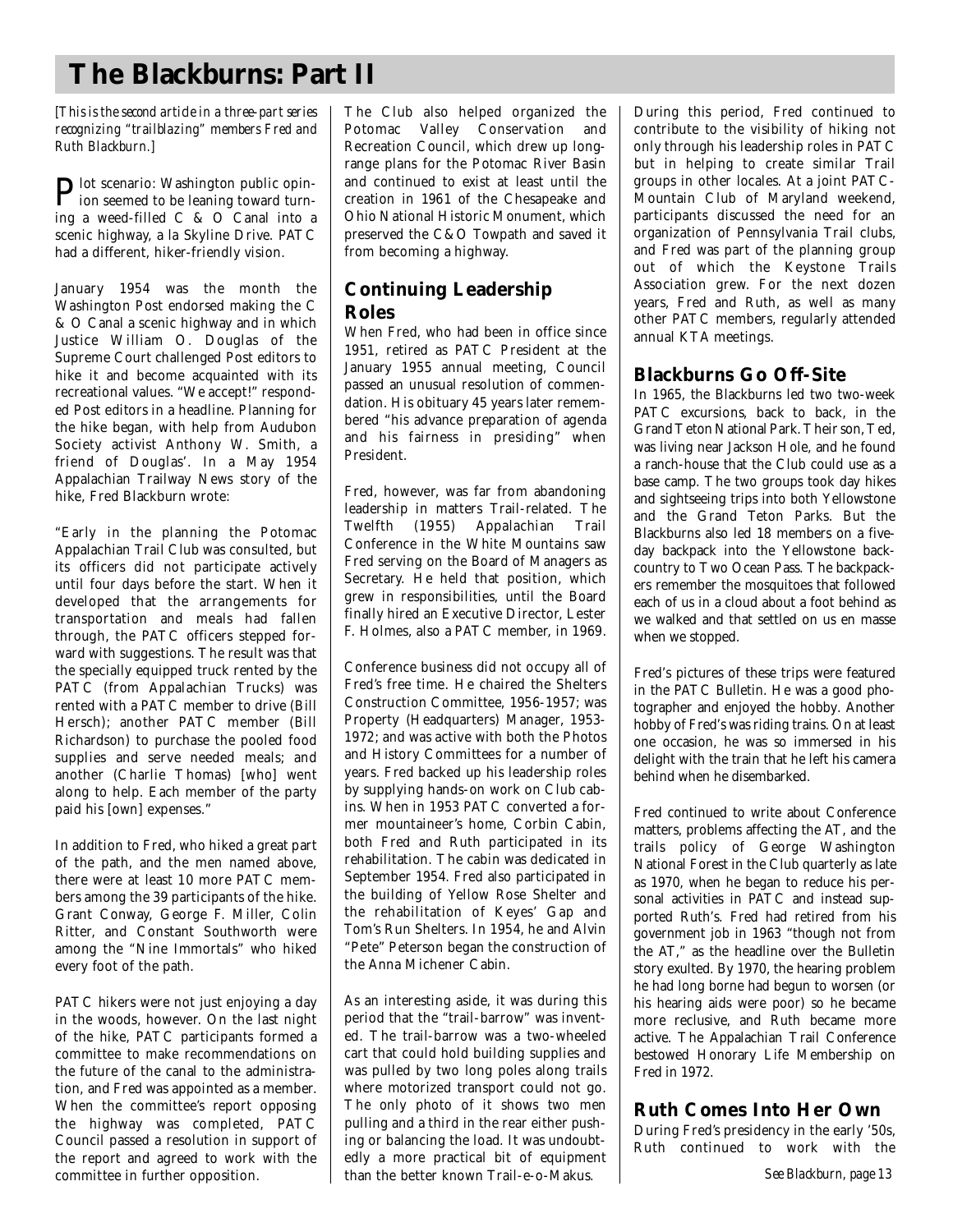## **Pinnacle Hike Wedding**

The good Lord couldn't have ordered<br>
up a more perfect weekend for a The good Lord couldn't have ordered wedding for Nick Williams and Joanne Lose. Nick was PATC's Central District AT Manager from 1990 through 1991. While hiking the Continental Divide Trail in 1998, he met a fellow throughhiker from Montana, and, by the end of the trip, cupid's arrows had struck home. Hawksbill Peak in Shenandoah National Park had always been special to Nick, and he currently maintains that section of the Appalachian Trail that follows from Hawksbill Gap to the Corbin Cabin Cut-off Trail. In August, he proposed to Joanne after taking her on an extended backpacking trip that went over Old Rag and then up Cedar Run Trail and the AT to the summit of Hawksbill. At the end of September, he and I talked about the possibility of holding the wedding on the summit, and, after some discussions with the Park and acquiring a Special Use Permit, the plans were in place.

The weather did not disappoint. Temperatures were in the mid-seventies under an azure blue sky accompanied by peak fall color on the high ridges of the Blue Ridge. It couldn't have been a more perfect day or a more perfect location for an outdoor wedding. So Nick in his perennial Patagonia shorts and Joanne



in her Tevas tied the knot at 2:45pm on the observation deck on Hawksbill with 30 friends and family in attendance.

After the ceremony, the guests hiked down to the upper Hawksbill Parking Area for some light snacks and refreshments. As the small celebration started to break up around 4:30pm, Dean and I realized we had some time to take in a short hike. Our original plan was to take a quick hike up Stony Man, but after arriving at the lower parking lot and not seeing any available parking spaces (even along the road), we decided the next best thing was some solitude on the much quieter summit of the Pinnacle. So we drove on, parking in the Pinnacle Picnic Area, and hiking north on the Appalachian Trail. The Park's recent overlook clearing efforts have re-opened

### **Tails from the Woods by George Walters**



many views in the Park, and tremendous views they are.

Soon we had left the crowds and noise of the overlook far behind and disappeared into the woods to start the steady climb up the south ridge of the Pinnacle. After climbing for about a mile, we were rewarded with solitude and the tremendous views available from the rib of rock that forms the summit of the mountain. We were alone and in peace with the glorious colors of peak fall color bathed in the warm evening light.

It doesn't get much better than this folks. Perfect weather, great color, solitude and a hike to a tremendous evening view. This is what it's all about.  $\Box$ 

*—Andy Hiltz*

## **Mike Karpie's Photo Tips: Fun With Filters, Part III**

I remember a wedding I photographed<br>
many years ago. It was for some people I remember a wedding I photographed didn't know; I had been recommended to them by some friends of friends.

Before the ceremony I was setting up my equipment without much notice from the participants until I pulled a pair of nylon hose from my camera bag.

Needless to say, this raised a few eyebrows. Noticing the apprehensive looks, I quickly cut a swatch and stretched it over my camera lens to demonstrate how I use it to make an adjustable soft focus filter. I held it in place with a rubber band so I could stretch it loosely or tightly to control the effect. You can use black or gray hose for neutral color or, for a slight warming effect, use brown or tan. The photographs came out fine, but I noticed that the single ladies kept their distance.

Next Month: Why Black and White? ❏

The archive of Photo Tips and s a m p l e photos can be found at: http://www.geocities.com/mkarpie/tips.html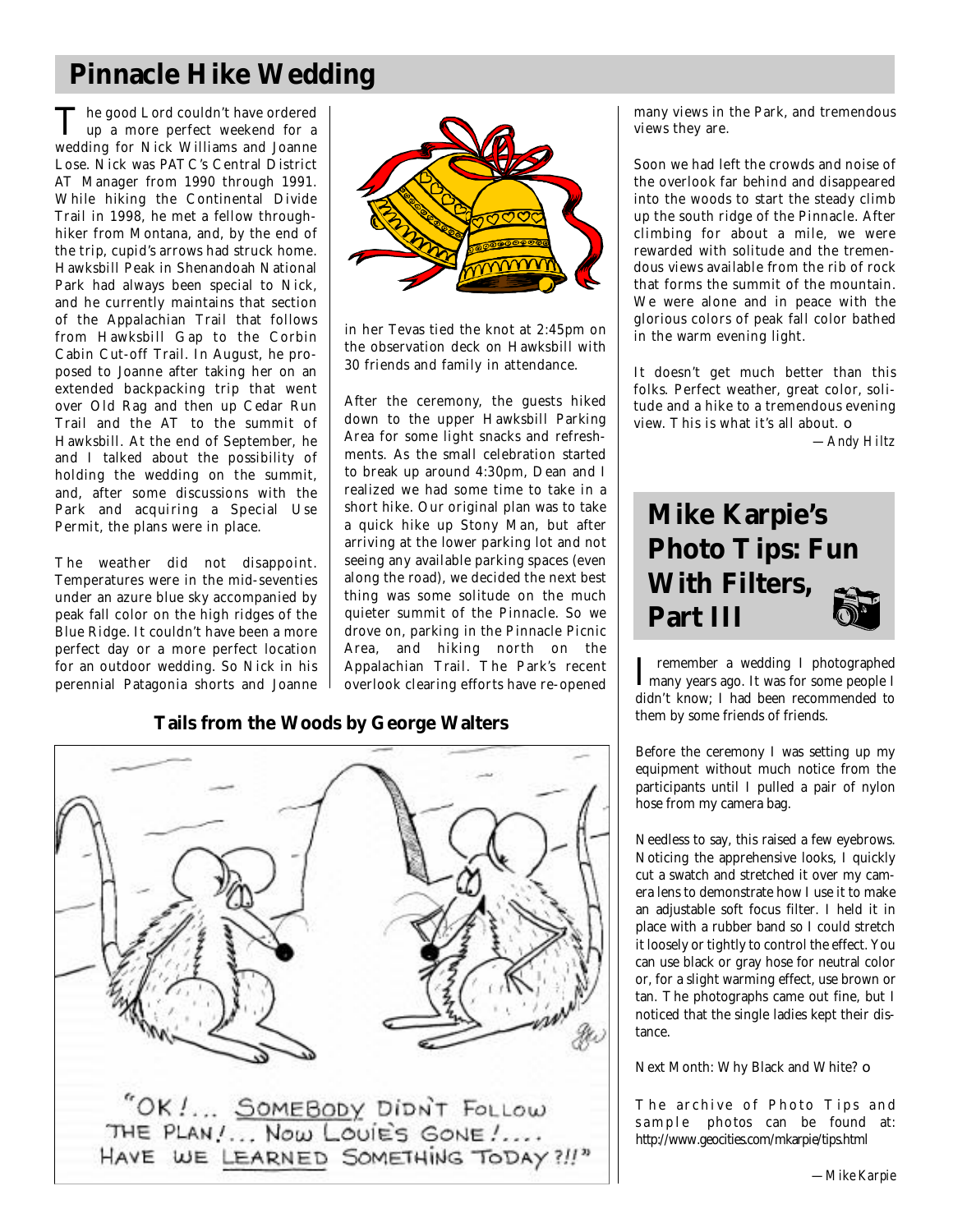**Charlottesville Chapter** summer, winter and in between. Hikes are about 8 miles. Trail maintenance is usually done on the last Saturday of the month. Meet at Sprint parking lot, 2307 Hydraulic Road at 9 a.m. with food and water for the day. We hike trails in the Southern, Central and occasionally Northern Districts of Shenandoah National Park, and in George Washington National Forest. INFO: Jere Bidwell 804/295-2143. John Shannon 804/293-2953 or Lois Mansfield 804/973-7184.  $M<sub>2</sub>$  and  $M<sub>2</sub>$  and  $M<sub>2</sub>$  and  $M<sub>2</sub>$  and  $M<sub>2</sub>$ 

**North Chapter**<br>The North Chapter of PATC conducts monthly trail work trips on the Maryland and Pennsylvania sections of the Appalachian Trail (AT) and on the Pennsylvania sections of the Tuscarora Trail. We also lead hikes on these and other trails. Maryland AT work trips are generally held on the first and third Saturdays-contact Mark Mitchell (mdtrail@yahoo.com), 301/461-7048 for information. Pennsylvania work trips are generally held on the AT on the first Saturday and on the Tuscarora on the third Saturday-contact Charlie Irvin, 301/447-2848 or Pete Brown  $($  peter.brown4@worldnet.att.net)  $\frac{410}{343}$ -1140. Pennsylvania AT work trips also include an optional Saturday night stay at the Gypsy Spring cabin. Dinner, breakfast, and camaraderie available. For information on upcoming hikes, contact Chris Firme (bncfirme@innernet.net) 717/765-4833. For general chapter information contact chapter president Steve Koeppen (patcnorth@mail.com) 410/756-2916 or visit the North Chapter home 410/756-2916 or visit the North Chapter home page (www.patc.net/chapters/north).

#### **KEY to Forecast Activities Meetings**

All events are marked for easy identifi-<br>cation. Late changes or cancellations are listed on the weekly information  $t$ ape (703/242-0965), which is updated on Sunday evening for the following seven days. The Forecast can also be found on PATC's web site at found on PATC's web site at ww.patc.net.

- Ŷ. Hiking Trips
- À Backpacking Trips
- 52 Trail Work Trips
- € Cabin Shokor Work mps
- Special Events<br>Meetings
- æ. Meetings
- 寨. Skiing

*Note to all hike leaders: Please ask* nonmembers on your hike if they would like to join PATC, then get names and addresses so a Club volunteer can send them information unteer can send them information packets. Thanks!

#### **Chapters**

## **Northern Shenandoah Valley Chapter**<br>The Northern Shenandoah Valley Chapter spon-

sors hikes in national and state parks and forests in the Shenandoah Valley vicinity, open to the public, on a monthly basis except during the winter. Hikes are posted in the Forecast. Other activities are in the NSV Chapter Newsletter. For further information contact Martha Clark further information contact martha claim (mclark@visallink.com) 540/665-2101.

### **Southern Shenandoah Valley Chapter**<br>See Forecast (or our link from PATC website) for

work trips and hiking events sponsored by the Southern Shenandoah Valley Chapter. Hikers from the DC area should allow about 3 hours to get to our region. INFO: in Harrisonburg, call Alvin 540/434-6244 or Lynn 540/234-6273; in Waynesboro, call Michael 540/943-8695: in wa y nossoroj dosa milionalor direziro dezej in:<br>Stounton doll Doris 540/995-4594  $S(1)$  and  $S(1)$  does not be considered by  $S(1)$ 

West Virginia Chapter<br>Chapter meeting at Highacre on the first Wednesday of the month. See Forecast for upcoming activities. For information about the chapter or to receive the newsletter, contact Judy Smoot at 540/667-2036 or con tac t day ombot at 540/667-2006 or www.patoon.com.com...

**Ski Touring Section**<br>The Ski Touring Section has served since 1974 to introduce Washington area residents to crosscountry skiing and to provide cross-country skiing opportunities to experienced skiers. The Section sponsors winter weekend ski trips for all levels of skiers to nearby mountains in Maryland, West Virginia and Pennsylvania, as well as periodic social events year round. INFO: Steve Brickel social events year round. INFO: Steve Brickel 301/946-2520 or sbrickel@erols.com.

**Mountaineering Section**<br>We're a diverse group of local Washington, DC area climbers. Young and old, male and female, crag rat, sport climber, and alpinist, active and armchair types - we all enjoy climbing in its many varieties. We also share common interest n promoting safe climbing, conserving the outdoors, developing new climbers' skills, representing the Washington area climbing community, and having fun! We provide instruction for those wanting to learn the basics - we're not a school, but we can get you started. We go climbing, either locally or further afield, nearly every weekend. In the winter we organize trips to the Ice Festivals in the Adirondacks and the White Mountains for beginning and advanced ice climbers. For further information contact Greg Christopulos at i nomation contact Greg Christopulos at greg.christopulos@do.treas.gov.

**PATC Midweek Hikes**<br>**PATC**'s Vigorous Group hikes 8-10 miles at a fast pace; and the Easy Hikers hike 5-8 miles on trails with little elevation change. See below for scheduled trips; check the weekly tape (703/242-0965) on Thursday or Friday for  $t = 0.03$  and  $t = 0.00$  for  $t = 0.00$  for  $t = 0.00$  for  $t = 0.00$  for  $t = 0.00$  for  $t = 0.00$  for  $t = 0.00$  for  $t = 0.00$  for  $t = 0.00$  for  $t = 0.00$  for  $t = 0.00$  for  $t = 0.00$  for  $t = 0.00$  for  $t = 0.00$  for  $t = 0.00$  f any changes or additions.

**Other Clubs' Hikes** ing by bus and leaving from downtown, with suburban stops as well. Center Club, Northern Virginia Hiking Club and Sierra Clubs hike on both Saturdays and Sundays using carpools, which often leave from a suburban Metro stop. Schedules are available at PATC Headquarters Schedules are available at PATC Headquarters and are published in area newspapers on Fridays.

**Meetings**<br>Meetings are held at PATC HQ, 118 Park Street, Meetings are held at PATC HQ, 118 Park Street, S.E., Vienna, VA unless otherwise noted.

**Trail Patrol - First Tuesday** trail ambassadors to the hiking public. They provide a visible, reassuring presence on the trails, educating the public on good hiking practices, minimum impact hiking and camping ethics. Patrol members are trained in land navigation, emergency procedures, radio communications and personal equipment. All patrol volunteers are also expected to become certified in a recognized basic first aid course. Some equipment and uniform items are provided upon completion of training. INFO: Kumait Jawdat 202/328-8137 or see PATC's

INFO: Kumait Jawdat 202/328-8137 or see PAT C ' s website (www.patc.net/volunteer/trailpatro).

## **New Members (PATC) - First Wednesday**

more? The best way is to attend a new Members meeting(but you don't have to be new to qualify). Attend the meeting and find the mysteries of PATC revealed in full. Refreshments will be served. Directions to PATC: Take Rt. 23 into Vienna. Va. and turn east on Park St. (Rt.675) to 118 Park St. on your left. turn east on Parket (Rt.675) to 1187 anten on your left.<br>INFO: Terry Cummings (TCI)/D@mindenring.com) INFO: Teny Cummings (TCIVI) @mindspring.com) 410/489-4594

## **Shenandoah Mountain Rescue Group**<br>(New Members meeting) - Second Monday

7:30 p.m. New members meeting. 7:30 p.m. New members meeting.<br>INFO, SMDC Or seekers 700 (OFF F00 INFO: SMRG Operations 703/255-5034, then press #5.

**PATC Council - Second Tuesday**<br>7:00 p.m. sharp. The PATC Council meets the second Tuesday of every month to conduct business of the Club. All members are welcome. of the Club. All members are welcome.  $\sum_{i=1}^{n}$  is a constant riley (which is defined in  $\sum_{i=1}^{n}$ 

**Mountaineering Section - Second Wednesday**<br>8:00 p.m. Second Wednesday of every month. INFO: Greg Christopulos (greg.christopulos@do.treas.gov) or see PATC's (grogionistopaloso domodsigov) or soo PAT C s website (www.pate.net/chapters/mtn\_sect).

## **The Futures Group — Third Tuesday**<br>7:00 p.m. Meets to research, develop, and recom-

mend to membership changes to PATC organization, constitution, and bylaws in order to meet challenges of the new century. PATC members welcomed. INFO: of the new century. PAT C members welcomed. INFO:<br>Code and Colleges You were easily asset well be the Gomara camgo (evger@erols.com) or Walt Smith. (wsmith@visuallink.com), Co-Chairs.

## **Shenandoah Mountain Rescue Group**

7:30 p.m. Meet in conference room. INFO: Martin Juenge 7:30 p.m. Meet in conference room. INFO: Martin Juenge (mjuenge@rpihq.com) 703/255-5034 then press #5.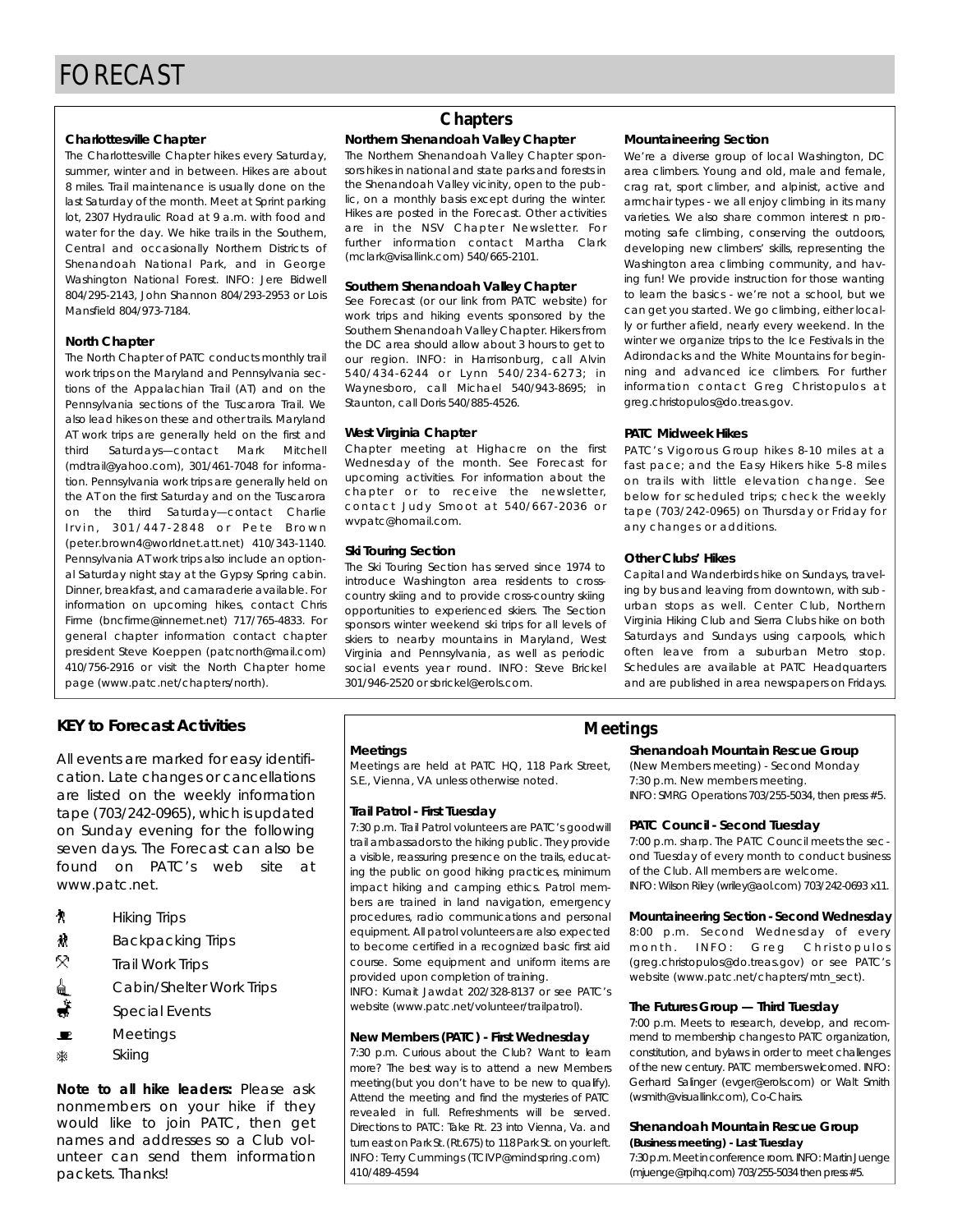## FORECAST

## **December**

#### **1 (Friday) Headquarters, Vienna, VA**

5:00 p.m. All items for the next issue of the PATC newsletter must be submitted on disk if possible to headquarters, or via e-mail or e-mail attachment to ins-bianca@home.com. Allow one week for to jns-bianca@home.com. Alliew one week for postal service delivery.

#### **2 (Saturday) North District, Shenandoah National Park, VA**

**NSVC History Hike or Jack Reeder's Knee-Walking,** Eye-Poking, Head-Slapping, Foot Grabbing, Belly-Crawling, Mystery Bushwhack to our old environs near Beahms Gap. This one begins on Skyline Drive and descends east about one mile to what is one of the few meadows remaining in the shenandoah National Park. See geology at its finest, including a hole in the ground and Cat Rock. Stop and have lunch with some old-timers (if we can find them) located in what will be one of the worst, most dense, and impossible traverses of tangle we have ever encountered. This is for those who like challenges. Limited to the first 12 who apply. Meet at parking area at Hull School Road, just south of Skyline Drive MP 28. Allow 3 to 5 hours. Trip will NOT proceed if it is snowing, or there is snow on the ground, or raining, or recent rain, due to the thickets we will encounter en route. Bring lunch, water, and wear lavered old clothing. Time is short; act fast. INFO: Martha Clark clothing. Time is short; act fast. INFO: Martha Clark  $($ mblark $\sigma$ visuallink.com) 540/666-2101.

### **2 - 3 (Saturday - Sunday) Shaver Hollow, VA**

We may be putting the finishing touches on the roof by now, and maybe not. Whether we are working on the roof or not there is plenty of work to do. We may be chinking the logs and we will probably be building the wall to separate the back porch from the main room of the cabin above the log walls. At any rate we will be warm and cozy at meal times in our heated summer and cozy at meal times in our heated summer kitchen. INFO: Charlie Graf 410/757-6053.

#### **2 - 3 (Saturday - Sunday) Contrast Annandale** VA

A program of the Wilderness Safety Council, this eighteen-hour class includes classroom study, hands-on practice, and results in a two-year certifihands-on practice, and registration is limited to 25 people. More information and registration at: people. More information and registration at: http://wia.not.info: Christopher Tate 703/836-8905.

### **2 - 3 (Saturday - Sunday) Michaux Forest and Caledonia State Park, PA**

**Learn how these adventurous dedicated ment** and women monitor the Club's 1,000 miles of trails, help people, instruct them in safe hiking practices, and report on the conditions of the trails. Join us Saturday night at the Gypsy Springs cabin in the Michaux Forest. On Sunday, we'll go on an 11.3-mile educational patrol hike along the AT from Big Flats to Caledonia State Park (PATC map 2/3 and AT Guide to Pennsylvania Vol. 5). If you just want to join the hike, meet us at 9:30 a.m. at the junction of Rt. 233 and Rt. 30. With a nip in the air, it will be a glorious hike. We will cover the essentials of becoming a Trail Patrol member the night before and during the hike. Supper and breakfast will be provided; bring your own lunch. Gypsy Springs has a fridge, water, etc. INFO: Chris Firme (bncfirme@innernet.net) F i r m e ( b n c f i m e c f i n e r n e t i n e t )<br>717/704 2055 after 5:20 p m  $7177772288$  after 5:30 p.m.

#### **3 (Sunday)**<br><sup>父</sup> TRAIL WORKTRIP - South Mountaineers **Appalachian Trail, MD**

This is South Mountaineers' 19th and final event of the year. Thanks to all who came out and contributed in 2000. As usual, we meet in Frederick County. Bring water, lunch, gloves, and boots. County. Bring water, lunch, gloves, and boots. Info: Main Mitchell (mahaloyahoo.com)<br>2017/441 7049 301/461-7048.

### **4 (Monday) Potomac Overlook Regional Park**

Join us for a 3 - 5 mile hike. We will hike down Donaldson Run to the Potomac Heritage Trail along the Potomac River. Babies and toddlers on  $up - all$  ages welcome. INFO: diers on up — all ages welcome. Info:<br>Lauren Lang (Levans (I04@ael.com) La aron Lang (Loranon: 719 aonoom)<br>702/621 0270 703/631- 9278.

### **5 (Tuesday) REI, College Park, MD**

7:30 p.m. The name brings visions of a stern and rock-bound coast with small, neat fishing villages in the coves, or long canoe trips on the inland rivers and lakes. But there is great backpacking too. From Baxter State Park to Grafton Notch and Acadia, Maine has trails and unique natural areas protected for outdoor recreation. REI's Ed Neville will discuss some great destinations, accompanied by his excellent photography. INFO: panied by his excellent photography. INFO:

**5** (Tuesday) **MEETING - Trail Patrol, 7:30 p.m.**

#### **6 (Wednesday) REI, Baileys Crossroads, VA** Same as 12/5 except at Baileys Crossroads, INFO: RFI 703/379-9400 REI 703/377-7100.

**E** MEETING A **MEETING - New Members (PATC), 7:30 p.m.**

### **9 (Saturday) North District, Shenandoah National Park, VA**

Overall Run Falls Loop, SNP. Join the NSVC on a moderately difficult hike to the highest waterfall in the park. We will begin by hiking up the Tuscarora/Overall Run Trail, gaining approximately 1150 feet in elevation, but with plenty of time to stop and admire Overall Run and the Falls. We will then return via the Beecher Ridge Trail. This hike of 8 or 9 miles, with the leaves off the trees, should afford some interesting views. INFO: Martha andra some interesting views. Information<br>Clark (molark@visuallink.com) 540/665-2101 Clark (mclark production integrity 540/666-2101.

## **9 (Saturday)**

#### **North District, Shenandoah National Park, VA**

Steve Bair, SNP Resource Specialist, is joined by Bob Pickett on another one of their interesting hikes through the Park. This year, they travel about six miles along the Hull School and Thornton River Hollow trails. This area is rich in cultural history and Steve has much information about the last inhabitants of this area that he has obtained from the Park resources. Join them for a very informative ressanses. Som mom for a very informative h i k e roson van onder in se rosodere tiden bestemmen.<br>2017/401-1511 3 0 *1 1 0 8 1 1 0 1 1 1*  $\frac{1}{2}$ 

#### **9 - 10 (Saturday - Sunday) Annual Holiday Party - Cadillac Crew**

If you've been out on at least one work trip with the Cadillac Crew this year, please join us at Highacre in Harper's Ferry to help us celebrate the holidays! We'll stroll through the streets of the town, hike the trails and try not to spend too much money in the bookstore. Saturday, we'll buy our own lunches in town and Saturday night we'll have a big community dinner. Please call by 12/4 to let us know if you're participating! INFO: Fran Keenan (outdoorsnow@cox.rr.com) K e e na n ''' ( o a t a o o r s n o w o o o x . r r r o o m )<br>702/028-2072 er . len Dindt (ikrindt@erels.com) 7 387 788 8778 81 381 1111 at (jitti tat o storbosti)<br>E 10/62E 62E1 540/635-6351.

**11 (Monday) MEETING - New members (Shenandoah Mountain Rescue Group), 7:30 p.m.**

#### **11 (Monday) Hake Accotink VA**

Get away from the mall and into the woods! This 5 mile hike starts in Wakefield Park, follows Accotink Creek, then goes around Lake Accotink. We'll stop at a playground at the halfway point. It's jogger stroller passable. INFO: Lauren Lang It s jogger stroller passable. INFO: Lauren Lang  $($ Levans $T$ ,  $T$ ,  $T$  additionity  $T$ ,  $\frac{1}{2}$  of  $\frac{1}{2}$ 

#### **12 (Tuesday) REI, College Park, MD**

7:30 p.m. Most of us will never see a bear in the wild, but knowing what to do if we do come upon a bear can't hurt. REI's Veronica Marjerison, who has backpacked extensively from Alaska to Shenandoah Park, will discuss basic bear biology, incident prevention and incident management. Veronica will detail bear canister use, how to recognize potentially dangerous situations before they develop, and where to get solid bear information for your destination, so that you feel confifor your destination, so that you feel confirm dent in evaluating your level of risk. INFO:

**12** (Tuesday) **MEETING - PATC Council, 7:00 p.m. sharp.**

## **13 (Wednesday)**

**REI, Baileys Crossroads, VA REI, Baileys Crossroads, V A** Same as 12/12 except at Baileys Crossroads. Introd.<br>DEI 702/270 0400 REI 703/379-7100.

#### **13 (WEDNESDAY) MEETING - Mountaineering Section, 8:00 p.m.**

**13 (Wednesday) Great Falls**, VA

Difficult Run loop. A scenic 4-5 miles over variable terrain. Meet at Great Falls Visitor Center at 10:15 a.m. Bring lunch and water. We go rain or shine and a reservation is not needed. Sorry, no pets. I-495 beltway exit 44 (old #13), go W. on Va. 193 (Georgetown Pike) for 4 miles, turn right at Old Dominion Road. INFO: Henri Comeau D om non Road. I'm of Home Somedia  $(101110011004494010011)$  703/451-7706.

#### **15 - 17 (Friday - Sunday) Blackwater Falls, WV**

Across the Blue Mountains in the Alleghenies, we try our luck at early snowfall or go to the yo-yo slopes. Stay at Blackwater Falls State Park Lodge at cost of \$67/person (non-STS add \$5) for 2 nights at cost of \$677 person (non-site dad \$5) for 2 nights<br>stay, INEO: Mitch Hyman (MitchHyman@aol.com) stay. Info: Mitch Hyman (Mitchingman@aol.com)<br>202/211 0110  $202/211$  of 101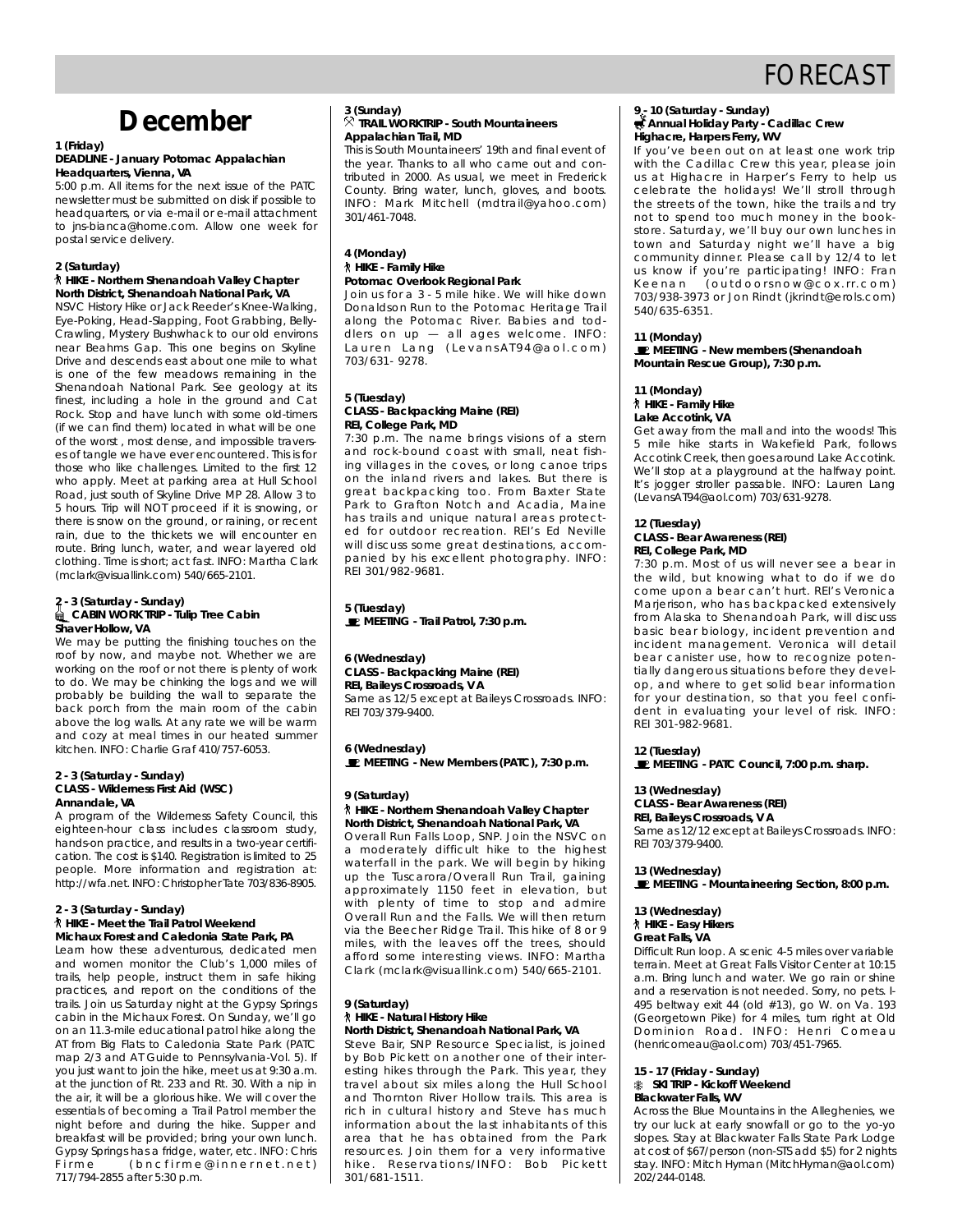## FORECAST

#### **16 (Saturday) Chadds Ford, PA**

This moderately paced 16-mile hike from White Clay Creek, PA to Chadds Ford completes the Mason-Dixon Trail Series. Mason-Dixon trail maps 9 and 10. INFO: Jack Thorsen  $703/339-6716$  or and 10. INFO: Saok Morson 703/337-6716 or

#### 16 - 17 (Saturday - Sunday)<br>*a* CABIN WORK TRIP - Tulip Tree Cabin **Shaver Hollow, VA**

We will work a little and celebrate a lot. We have a lot to celebrate this year with the end of the roof work. We may take advantage of the dry cabin for part of our celebration. Tom and Elaina Carrol will once again be the Christmas party cooks. This is a must trip for Tulip Tree Cabin regulars. INFO: is a mast trip for Tulip free Sabin regulars. Info:<br>Chorlie Cref 110/757 4059 Charlie Graf *410/757-6055*.

#### **16 - 17 (Saturday - Sunday) Michener Cabin, PA**

Escape the mobs, malls, and parking lots and spend a cozy Yuletide weekend in the country. We'll dayhike, cross-country ski (if there is snow), and share the camaraderie of the season with a group meal and holiday spirit(s). Depart Friday evening. INFO: John holiday spirit(s). Depart Friday evening. Info: Senin<br>Koutzo or Kathy McDormott 702/946-0207 Koutze or Kathy McDermott 703/846-7207.

**17 (Sunday) TRAIL MORK TRIP CONCIDER BRIGAGE Shenandoah County, VA**<br>Great North Mountain on the VA/WV state line.

Join the Stonewall Brigade at Wolf Gap Recreation Area at 9:00 a.m. to work on the Tibbet Knob Trail. This popular area offers fine panoramic views of Trout Run Valley from the mountain crest. We will remove or break up rocks in the tread. RSVP/INFO: Hop Long in the treath next him of hop Long  $(mg, g, m, \alpha, \beta)$ .com all  $\beta$  of  $m$   $\beta$  is  $\beta$  if  $\beta$ 

#### **18 (Monday) Scotts Run Nature Preserve**

Get away from holiday stress and get some fresh air. Bundle up your little one(s), and join us for a  $3$ mile circuit hike to a waterfall. Part of the hike is on an easy wide gravel path, other parts are on narrow rugged hiking paths. Babies and toddlers on  $up - \overline{all}$  ages welcome. INFO: Lauren Lang up — all ages welcome. Info: Lauren Lang  $($ Levans  $\overline{a}$  ,  $\overline{b}$  aol.com) 703/631- 7278.

## **20 (Wednesday)**

#### **Rock Creek Park and National Zoo**

The Easy Hikers will hike about 5 easy miles on the Rock Creek bike trail to the National Zoo with lunch at a restaurant on Connecticut Avenue and then returning to Rock Creek Park. Meet at the parking area at Pierce Mill at the intersection of Beach Dr. and Tilden St. at 10:15 a.m. INFO: of Beach Br. and Tilden on at 19115 a.m. into .<br>Shirloy Pottig 702/926 0147 Shirley Rettig 703/836-0147.

**19 (Tuesday) MEETING - The Futures Group, 7:00 p.m.**

### **22 - 26 (Friday - Tuesday) Tug Hill, Upstate NY**

Get a jump on the holidays as we stay at All Season's Lodge in Sandy Creek (close to Lake Ontario). Enjoy likely heavy lake effect snowfall endemic to this area as we ski some of our favorites at nearby Winona State Forest, Salmon Hills and Osceola STCs. Estimated cost \$140/person (non-STS add \$5) includes lodging and 2 group meals. INFO: Steve Brickel g ro up m e a ls . IN FO : St ev e Br ic ke l ( soften b c rolls.com) or Peggy Alpert at 301/946-2520 (no calls after 9:30 p.m. weeknites please).

**26 (Tuesday) MEETING - Shenandoah Mountain Rescue Group (Business meeting), 7:30 p.m.**

## **January**

#### **1 (Monday) Headquarters, Vienna, VA**

5:00 p.m. All items for the next issue of the PATC newsletter must be submitted on disk if possible to headquarters, or via e-mail or e-mail attachment to ins-bianca@home.com. Allow one week for to jns-bianca@home.com. Allient one mook for postal service delivery.

**2** (Tuesday)<br>**■** MEETING **MEETING - Trail Patrol, 7:30 p.m.**

**■** MEETING N **MEETING - New Members (PATC), 7:30 p.m.**

#### **3 (Wednesday) Seneca Creek State Park, MD**

#### Four mile hike. Meet at Seneca Creek State Park Visitors Center at 10:15 a.m., or by prior arrangement only, at Shady Grove Metro Station. If Montgomery County schools are closed, hike is canceled. Otherwise, hike goes. Lunch will be inside, probably at Chevy's (Mexican Food) Restaurant. I-270 N to Clopper Road exit. Exit right from I-270 after I-370 exits, but before Montgomery Village. Exit ramp leads you onto Clopper Road in the direction of the Park. Look for park signs on the left, after you have passed Quince Orchard Road, and St. Rose of Lima Church (small, historical church is on your right). If you reach Great Seneca Hwy., you've gone too you.<br>Tar. INFO: Margaret Chapman 301/977-8988 (h) or  $301/869 - 9291 \times 3$  (w).

#### **5 - 7 (Friday - Sunday) Harmon**, WV

 $301/301/121/30$ 

We stay at a spacious cabin just 10 mi. south of Canaan Valley, WV. Ski trails in nearby Canaan State Park, Whitegrass STC, Blackwater Falls State Park, and Dolly Sods area. Cost for 2 nights stay is \$47/person (non-STS add\$5). INFO: Diane Weil \$47/person (non-STS add\$5). INFO: Diane Weil  $\sum_{i=1}^{n}$ 

8 (Monday)<br>**E** MEETING - New members (Shenandoah **MEETING - New members (Shenandoah Mountain Rescue Group), 7:30 p.m.**

**9 (Tuesday) MEETING - PATC Council, 7:00 p.m. sharp.**

**10 (Wednesday) MEETING - Mountaineering Section, 8:00 p.m.**

## **10 (Wednesday)**

#### **Lake Needwood Mansion, MD** Meet at Lake Needwood Mansion, 10:15 a.m. or

by prior arrangement only, at Shady Grove Metro Station. If Montgomery County schools are closed, hike is canceled. Otherwise, hike goes. Lunch inside; probably at The Red, Hot, and Blue, follows 4-mile hike. I-270 N to Shady Grove Road exit east. Exit from I-270 right access lanes after Route 28, but before I-370 exits. Stay far right on exit ramp, follow signs to Redland Road. Right at the next light after Crabbs Branch Way, onto Needwood Road. Pass entrance to Needwood Golf Course, and take next right on gravel entranceway to Needwood Mansion. INFO: entranceway to necessod mansion. Info:<br>Margaret Chapman 201/077-0000 (b) er margarot Ghapman 30 1777-8738 (n) or<br>2017-04 9201 v2 (w) 301/869-9291 x3 (w).

#### **12 - 15 (Friday - Monday)** Canaan Valley, WV

Join our group at a well-appointed cabin in Canaan Valley State Park. Take advantage of the Park's resort amenities, such as indoor pool, whirlpool, and ice skate rink. Ski trails in the Park, or nearby at Whitegrass, Blackwater Falls State Park, and Dolly Sods. Cost is \$100/person (non-STS add \$5) for 3-nights stay. INFO: Ted Fryberger  $(t$  f k f vs@home.net)  $410/312-2982$ .  $(m, p, o)$  homomory  $n, o$  is the  $p, o$ 

### **12 - 15 (Friday - Monday) Tug Hill, Upstate NY**

Join a dozen XC skiers enjoy the likely heavy lake effect snowfall endemic to this area, as we stay at the All Season's Lodge in Sandy Creek (close to Lake Ontario). Options include joining in a local ski race, and just touring trails at Winona State Forest, Salmon Hills & Osceola STCs. Estimated cost \$110/person (non-STS add \$5). INFO: Robert \$110/person (non-STS add \$5). INFO: Robert

#### **12 - 15 (Friday - Monday) New Germany State Park, Western MD**

Stay at the quiet, comfortable, Mennonite-run Casselman Inn in Grantsville, MD, a few miles from the well-maintained ski trails in New Germany State Park. This spot is close to other skiing areas in Allegheny Front of Western MD, PA, and WV. Estimated cost is \$95/person (non-STS add \$5) for a 3-night stay. INFO: Jack Wise sto dad \$6) for a 3-night stay. Info: 3don Misc<br>110/256 2062  $110, 200, 3100,$ 

#### 13 - 14 (Saturday - Sunday)<br>*a* CABIN WORK TRIP - Tulip Tree Cabin **CABIN WORK TRIP Shaver Hollow, VA**

After a short break we are back at it again. With any luck the weather will be kind to us and not be too frigid or not bury us in snow. We will be at the cabin working if the roads are open. There is plenty of work that we can do in any kind of weather. We can work inside or outside depending upon we can wom inside or outside depending upon the chealifications. Info : charlie craft<br>410/757-6052 410/757-6053.

#### **13 - 14 (Saturday - Sunday)** Shenandoah, VA

Cliffs House and Weaver Property, near Shenandoah, VA. Get out and enjoy winter as the crew continues clearing brush and undesirable trees from around Cliffs House and the Weaver Cabin. Bring a lunch and water for Saturday noon. Community dinner on Saturday night. Overnight at Cliffs House. INFO: Fran Keenan (outdoorsnow@cox.rr.com) 703/938-3973 or Jon (outdoorsnow@commooni) 703/938-3718 or Son<br>Dindt (ikrindt@orok.com) 540/625-6251 Rindt (jkrindt@erols.com) 540/635-6351.

#### **14 (Sunday) Old Rag Mountain, VA**

FAMOUS, OR INFAMOUS, OLD RAG BIRTHDAY HIKE. Here we go again, except this time it is on a Sunday. Me and the first 15 people to volunteer will climb Old Rag Mountain to celebrate a very important birthday; mine. I have done this for the last 6 years now and usually the weather gods cooperate and give us cold and clear weather with outstanding views, but in the event that the weather is inclement we will not do this hike because the lawyers get mad. Anyway, if you want to see Old Rag in all its winter time clear sky beauty, act fast because only 15 people can go.  $I$ NFO: Lee Sheaffer (thumpers@visuallink.com) INFO: Lee Sheaffer (thumperse nisuallinineerin)<br>E40/662 1E24  $540, 552, 152, 11$ 

**16 (Futures) MEETING - The Futures Group, 7:00 p.m.**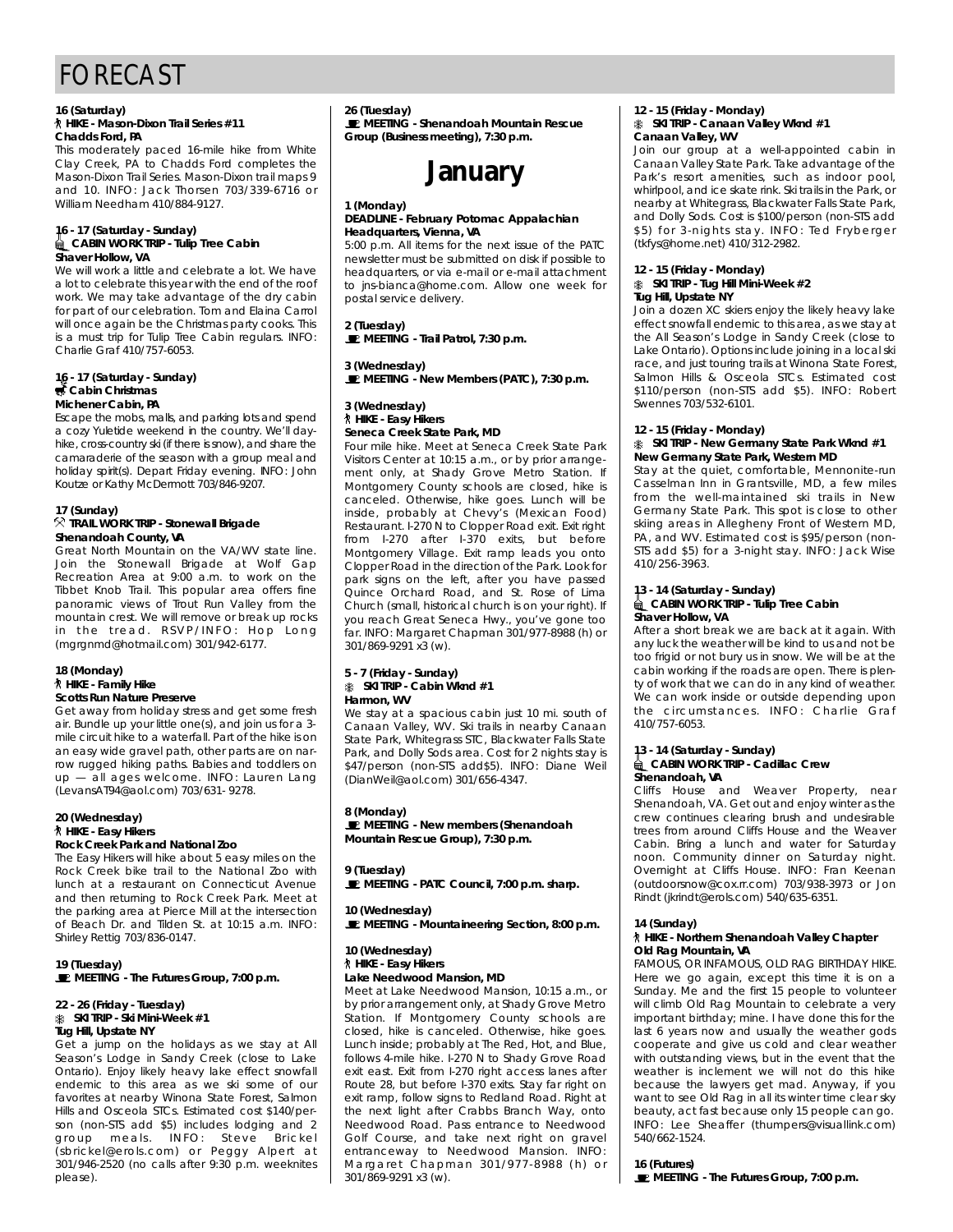## FORECAST

### **19 - 21 (Friday - Sunday) Laurel Highlands, PA**

Catch XC ski fever with 20 other students and the help of expert volunteer instructors. Stay at quiet, motel-like facilities at the foothill of Laurel Mountain near Jennerstown, PA. Cost of \$70/person (non-STS add \$5) covers lodgings, breakfasts, son (non-ste dad \$6) covers lodgings, breakfasts, & instruction. INFO: Dave Holton 202/364-7055.

## **19 - 21 (Friday - Sunday)**

## **Canaan Valley, WV**

Two days of training in downhill Nordic skiing methods offered by professional ski instructors, both local and from North American Telemark Organization. Cover basic Telemark skiing to highend hybrid freeheel techniques including: step, jump, and hop Tele's; linking smooth turns; and freeheel parallel. Round out your weekend skiing moguls, steep and packed surfaces, powder, tree, & trail skiing, skiing with a pack, weird snow skiing, & other backcountry skiing secrets. Clinic uses natural or man-made snow, if needed. Cost of two-day instruction is \$145/person, but will drop to \$116/person if sign-up 10 or more people. Cost for lodging is \$69/person for 2-nights at the Blackwater Falls State Park lodge. Meals, rental equipment, and area use fees extra. INFO: Jack equipment, and area ase fees extra. In the sack Kangas (jaon.comgas@aol.com) 301/499-8758.

#### **19 - 21 (Friday - Sunday) Canaan Valley, WV**

Join our group at a well-appointed cabin in Canaan Valley State Park. Take advantage of the Park's resort amenities, such as indoor pool, whirlpool, and ice skate rink. Ski trails in the Park, or nearby trails at Whitegrass, Blackwater Falls State Park, and Dolly Sods. Cost is \$72/person (non-STS add \$5) for 2-nights stay, but drops to \$62/person if 1 double bed is shared. INFO: Douglas Lesar 301/587-8041 (no calls s harbar in it of Boaglas Losar 301/587-8041 (no calls<br>after 0:20 n m Mookhights hk) after 9:30 p.m. weeknights pls).

#### 20 (Saturday)<br><sup>父</sup> TRAIL WORK TRIP - Stonewall Brigade **Shenandoah County, VA**

Great North Mountain on the VA/WV state line. Join the Stonewall Brigade at Wolf Gap Recreation Area at 9:00 a.m. to work on the Tibbet Knob Trail. This popular area offers fine panoramic views of Trout Run Valley from the mountain crest. We will remove and break up rocks in the tread. Please let me know if you plan to attend so I can notify you of a cancellation. to attend so I can notify you of a cancellation.<br>DCVD/INEO: Hop Long (marapmd@botmail.com) RSVP/INFO: Hop Long (mgrgmmd@hotmail.com)  $301/712$ 

#### **22 (Monday) Burma Road and C&O Canal, MD**

4-mile stroller friendly hike along the old road bed of Burma Road and the C&O Canal Towpath. INFO: Lauren Lang (LevansAT94@aol.com)  $703/631 - 9278$  $703,001,2270$ 

#### **26 - 28 (Friday - Sunday) Laurel Highlands, PA**

Ski the Laurel Mtn/Highlands area near Jennerstown PA one of the most reliable snow sites in the Mid-Atlantic hills. Also close to Hidden Valley and Laurel Ridge STCs. We stay in a local motel near Laurel Mountain at cost of \$65/person moter near Educe Mountain at cost of \$65/person<br>(pop STS add \$6) for 2 pigbts stay INEO: Erma  $($ non-sto-ddd  $*$ o $/$  for 2 nights stay. Infor-Erma Campion 703/273-4578.

#### **26 - 28 (Friday - Sunday) New Germany State Park, Western MD**

Stay at cozy Martin House as we ski trails right outside the door for the bargain cost of \$24/person (non-STS add \$5). This spot is close to other skiing areas in Allegheny Front of Western MD, PA, & WV. INFO: Marci of Western MD, PA, & WW. INFO: March<br>Sobubert 110/526 5000 Schubert 410/536-5080.

### **27 - 28 (Saturday - Sunday) Shaver Hollow, VA**

The major structural work should all be done and we are beginning to do finish work now. Sounds easy doesn't it? Don't be fooled. Nothing is easy when you are working with nothing but primitive hand tools. There is plenty of work to do, of various kinds, requiring all sorts of skills and mostly lots of muscle.  $INEO:$  Charlie Graf 410/757-6053.  $\sum_{i=1}^{n}$ 

### **27 - 28 (Saturday - Sunday) Meadows Cabin, near Madison, VA**

Weather permitting, the crew plans to clear and re-blaze a nearby trail to an overlook on Doubletop Mountain. The crew will also remove brush around the cabin remaining. from a previous work trip. Bring a lunch and water for Saturday noon. Community dinner on Saturday night. Overnight at Meadows Cabin. INFO: Fran Keenan (outdoorsnow@cox.rr.com) 703/938-3973 or  $($  out do order to both models,  $($   $)$   $\overline{a}$   $\overline{b}$   $\overline{c}$   $\overline{a}$   $\overline{c}$   $\overline{a}$   $\overline{c}$   $\overline{a}$   $\overline{c}$   $\overline{a}$   $\overline{c}$   $\overline{a}$   $\overline{c}$   $\overline{a}$   $\overline{c}$   $\overline{a}$   $\overline{c}$   $\overline{a}$   $\overline{c}$   $\overline{a}$  Jon Rindt (jkrindt@erols.com) 540/635-6351.

## **29 (Monday)**

#### **Rock Creek Park**

4-mile hike in Rock Creek Park - Silver Spring. Babies and toddlers on  $up$   $-$  all ages welcome. Babies and toddlers on up — all ages welcome. Info: Lauren Lang (Levans Miriedeneem)

#### 30 (Tuesday)

**E** MEETING - Shenandoah Mountain Rescue **MEETING - Shenandoah Mountain Rescue Group (Business meeting), 7:30 p.m.**

## **Congressional Funding of Natural Resource Challenge Helps National Parks in Virginia Fight Invasive Vegetation**

Congressional funding of a major new ongressional funding of a major new Natural Resource Challenge, has enabled eight national park areas in Virginia to join forces to combat the assault of the alien invasive vegetation that most significantly impacts native species and ecosystems.

Shenandoah National Park Superintendent Douglas Morris says, "We appreciate the opportunity the Natural Resource Challenge gives us to fight against the most destructive invasives in our parks." Morris characterizes the advance of non-natives as a "silent green invasion." "We're recognizing the nature of that assault and are trying to respond accordingly," Morris added.

The goal of this 2-year project is to create a sustainable cadre of expertise within national park units in Virginia that can assess and eradicate, as necessary, treatable pockets of invasive vegetation in national parks within the State.

Forests are impacted by many exotic species; for example in the southern United States vines such as kudzu, Japanese honeysuckle, and Asiatic bittersweet slow down or halt forest regeneration.

The mission of the National Park Service is to preserve and protect its park lands and resources for future generations. "Although the world will always continue the process of natural change, we must protect our national parks so they look and function as much as possible like the areas entrusted to us by the public through Congress. We cannot accomplish this mission without protecting native flora and fauna from the devastation caused by some invasives," says Morris.

Congress responded to the Challenge and in FY 2000 increased National Park Service funding to:

- expand the Natural Resources Preservation Program,
- ❏ establish 4 Exotic Plant Management Teams,
- ❏ initiate baseline inventory for all 32 identified Inventory and Monitoring networks,
- ❏ establish a national Division of Biological Resources Management, and
- ❏ strengthen programs designed to protect geologic resources in parks.

For more information about the Natural Resource Challenge, visit the web site at www.nature.nps.gov/challenge/nrc.htm. ❏

*—National Park Service Press Release*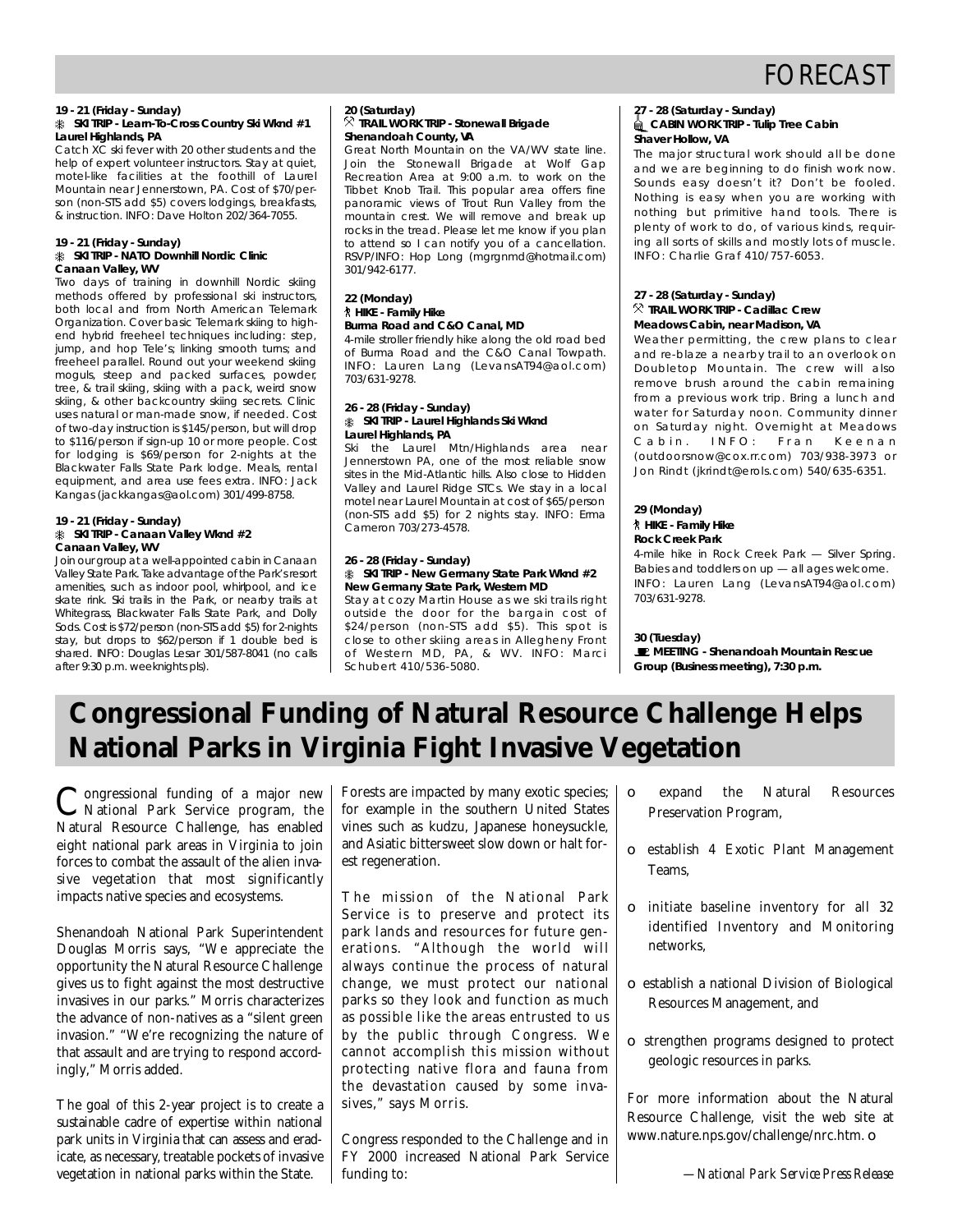### **NEW NOTICES**

**ATTENTION DOG OWNERS.** My dog,<br>Katahdin, and I are writing a book on hiking/backpacking with a dog and I am looking for "tried and true" tips on: training your dog w/a pack, first-aid, dealing w/wildlife, food and nutrition, thru-hiking, and any other miscellaneous tips you might have. I would also like to receive your favorite short story about being on the trail w/your dog and a photo of you and your four-legged friend enjoying life on the trail. Please mail this information along w/your name, address, phone and e-mail address to: Melody "Midnite" Blaney, 18393 Blueridge Mountain Road, Bluemont, VA 20135 Mountain Road, Bluemont, VA 20136  $\sim$  c and extended by containing  $\sim$ 

### **V O L U N T E E R O P P O RT U N I T I E S**

**HELP PATC CELEBRATE ITS 75TH** Mickey McDermott is in charge of planmishey medermott is in charge of plan-<br>Dina-INEO: medermotti aimd@aao.aov ning. INFO: mcdermottj.aimd@gao.gov

**THE SALES OFFICE** is looking for volunteers interested in working as little or as long as you can manage it-Monday through Friday between  $9$  and  $5$  p.m. If interested, please contact the Sales Coordinator. Maureen Estes, by either calling headquarters at 703/242-0693, ext. 19 or by e-mail at patcsales@erols.com. e-mail at patesales@erols.com.

**PATC OVERSEERS** get big discounts from the following merchants who support our volunteer programs: Blue Ridge Mountain Sports (Charlottesville, Tidewater)-20%, Hudson Trail Outfitters (Metro DC)-15%, The Trailhouse (Frederick, Md.)-15%, Casual Adventures (Arlington, Va.)—10%, Campmor (mail order via PATC HQ)-10%. Check the back page of the PA for the latest trail. cabin, and shelter overseer opportunities. All PATC members receive a 10% discount from Blue Ridge Mountain Sports. Be sure to have your membership ID or Be sure to have your membership ID or overseer ID ready when you shop.

**The holidays are upon us. At this busy time of the year, please remember the** *PA* **deadline. Deadline is December 1 for the January issue and January 1 for the February issue.**



## NOTICES

**HIKERS:** Have you noticed locations along a trail that have good scenic along a trail that have good scenic<br>views? Do you want this "view" views: Do you want this "view"<br>location labeled on PATC biking maps so future hikers can better plan their trips? It is best that the viewpoint is noticeable from the trail and is a year-round clearing. The process is simple: Make an enlarge photocopy of the appropriate section of the PATC map, place a "dot" at the correct location with an arrow pointing in the general direction of the view, and mail the sugtion of the tion, and mail the sug-<br>destion to PATC Attn: Mans gestion to *PATC*, Attn: Maps.

**NOT INTERESTED IN WORKING OUT-<br>DOORS?** PATC has a continuous need for Headquarters Volunteers willing to help out with a variety of tasks-from manning the sales desk in the evening, to providing typing or office support. It takes a lot more or office support. It takes a lot more<br>than trail workers to keen the Club than trail workers to keep the Club<br>appeal INEO: Wilson Dilov going! INFO: Wilson Riley,<br>wriley1226@aol.com or w r i r c y r z z c o do r c o m o r o r<br>703/242 0693 o x t 11  $703/21203/07$ , ext.11.

**SHENANDOAH MOUNTAIN RESCUE**<br>**GROUP (SMRG)** is seeking people interested in wilderness search and rescue. New member orientation meetings are held every month at PATC headquarters. No experience is necessary. INFO: SMRG Operations is necessary. INFO: SMRG Operations  $7007200$   $0001$ , then press  $\#$   $\bullet$ .

### **HIKING VACATIONS**

**ELEPHANTS, LIONS, WILD DOGS.** The mobile camping safari in 2001 to Okovango Delta, Moremi, and Chobe Reserves, Victoria Falls, class reservations October 15. Projected costs are \$4,500 for a 12-day safari plus \$1,500 round-trip air. INFO: paula Strain, 301/340-6895.  $P$ aula Strain, 301/340-6895.

### **LOST AND FOUND**

**FOUND.** A clip-on watch, Levi's brand, wind-up, compass framed (but no compass), on Rocky Mountain-Brown pass), on the stage mountain-Bro w nound<br>Mountain-Brail. Found August 12. If you're<br>Jooking for it, contact Tim 540/289,6293. (b) looking for it, contact Tim 540/289-6293 (h)<br>or 540/298-1212 x4465 (w) or by e-mail at or 540/2754212 x4465 (w) or by e-mail at  $H = \frac{1}{2}$ 

### **WANTED/FOR SALE /FOR RENT**

**ATTENTION CONSERVATION BUYERS.** If you are interested in teaming up with like-minded individuals to purchase property along the AT, (1/2 mile from the trail) then look no further. There are  $200+$ acres of beautiful pasture and forested property in Bland, Virginia, at the base of Big Walker Mountain. If you would like to discuss this further, please call Melody Blaney, or Patti Landovek at Bears Den Hostel 540/554-8708, or e-mail us at bearden@crosslink.net.

MAGAZINES FOR SALE. 20 years of PATC Newsletter, Virginia Wildlife, Natural History, Sierra Amicus, Audubon, and many others. Bargain-priced or free. many others. Bargain-priced or free.<br>INEO: Don Walsh 703/548-5742 INFO: DON MAISH 703/548-5742.

### **F E D E R A L E M P L O Y E E S**

**Attention Federal Employees.** PATC is Campaign of the National Capital Area. Please consider a payroll donation to PATC. Our 2000 Designation Number is PATC. Our 2000 Designation Number is 7956. Thank you for your support.

*Notices are published free of charge for* vouch for any of the advertised items. No commercial advertisement or per sonal notices unrelated to hiking will be accepted. Deadline for inclusion is the first day of the month preceding *issuance of the newsletter. Notices will* be run for 3 months unless we are other  $\cdot$ wise advised. *wise advised.*

## **Correction**

### **Honorary Life Members List:**

Our apologies to Mrs. Dorothy Walker, honorary life member since May 1970, who was listed as among the deceased. Mrs. Walker is in her nineties but is very much alive.

Mr. Harry Thompson, honorary life member since November 1992 was inadvertently left off the list. ❏

*—Pat Fankhauser*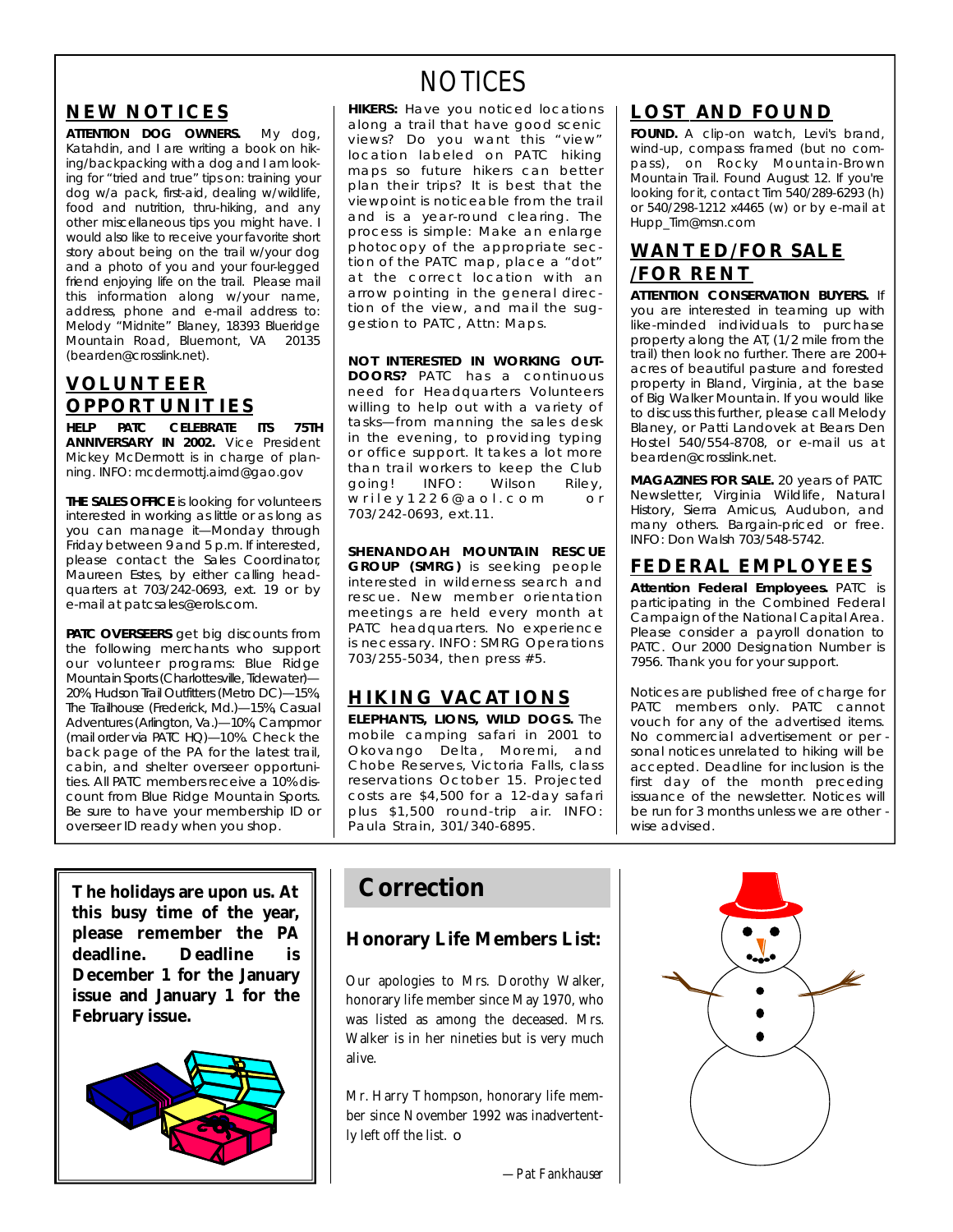#### *Shelter, from page 5*

is slowly raised with a great deal of effort, strain and care-each log can weigh several hundred pounds. Once the log reaches its proper height, it requires several hands to carefully coordinate its precise placement in preparation for marking and carving.

Since my first time volunteering, I've tried to come back at least once a month. On my second trip I had the pleasure of doing a smaller project, start to finish, as I and another fellow put together the picnic table that will sit out in front of the completed shelter. I've had the decidedly fun job of hooking up logs to the back of a car and hauling them through the field to bring them closer to the work site; and I've had the less enviable task of clearing out wood scraps and sawdust with a broom and a wheelbarrow. Each trip provides me with new experiences and introduces me to new people. Many people have volunteered for this project, responding to a call heard through many different channels.

#### **Project Status**

At the time of this writing, the shelter itself is perhaps four-fifths built. Once it stands complete in Bowie, the overall project will still be only half finished. The really fun part is yet to come, with a rather key question still unanswered—exactly how thousands of pounds of logs are going to make the trip up to Weverton Heights. Turk believes that his crew will either be able to gain access to an existing dirt road leading to the site, or perhaps they will make do using another road, a much older route currently overgrown with brush. The logs could also be helicoptered in, but only as a very last option.

Garvey's daughters, both artists, will put the finishing touches on the shelter that will bear their father's name. Sharon will create a sign for the front, and Kathleen will design a special box to hold the trail journal. In time, those pages will come alive with the signatures, comments, stories, doodles and ramblings of the wayfarers that pause in their journey to rest up, freshen up, and no doubt marvel at the unique haven they've come upon. That little logbook will record the future of the Appalachian Trail, from within a large log shelter that will pay homage to the trail's past. ❏

#### *—Alan Hyams*

*Many thanks to Frank Turk for his assistance in the preparation of this article. He can be reached at Frankturk@aol.com or 301/249-8243.*

#### *Blackburns, from page 6*

Programs Committee and returned, briefly, to the Cabins Reservation Committee. In 1959, she was elected General Secretary and held that position until 1963. She was an activist General Secretary, usually managing to make one job encompass the work of two. For example, when she gave Headquarters a thorough house-cleaning, she also developed a policy on retention of back issues of PATC publications. Another example comes from the hike she led from Jugtown to Bagtown. At the luncheon stop at Black Rock Spring, she divided the hikers into three parties, two of which would do the long and the short hikes. The third group would retrace their steps to check trail data for a new guidebook description.

Ruth continued to participate in the Michener Cabin work trips and also found time to assist in the transformation of Highacre from a private residence to a PATC rental property.

Ruth's activities elevated her to the position of PATC President in 1965, and she held that position through 1967. During her first year in office, a number of outdoor organizations proposed establishing wilderness areas in Shenandoah National Park. Both Fred and Ruth worked energetically to achieve that goal. The wilderness boundaries drawn up at that time were essentially those that eventually were adopted.

A huge issue faced by Trail Club advocates in those years was who owned the land that the AT crossed. Much of the Trail had been built on a handshake or a gentleman's agreement. As ownership changed from nearby farmers to city folks acquiring rural retreats, the privacy-seeking new owners forced the Trail to move to less desirable locations. The neighbors of Wilson Gap Shelter, for example, had already asked several times for the Club to move the shelter elsewhere. And the owner of the land on which it stood tore down Wolfe Shelter in Maryland.

In the face of landowner resistance, Trail supporters pursued federal assistance. At the Cashiers, N.C., meeting of the Appalachian Trail Conference (1967), attendees issued an endorsement of a bill calling for federal protection of the AT. Under Ruth's urging, PATC Council also endorsed the National Trails Bill in 1967. Present and past officers of PATC, as well as ATC officers testified before Congress on behalf of the bill, which became law in 1968.

But hiking groups did not rely solely on federal support. In 1966 a Keystone Trails Association meeting addressed landowner p roblems in Pennsylvania, and Alburn (Woody) Kennedy and James Denton were named to investigate the possibility of building a side trail to the AT west of the existing route and identify public and private ownership of the land it might cross.

And when John Oliphant succeeded to the PATC presidency in 1968, Ruth appointed a committee to look into the private landowners of AT land in the PATC region. Maurice A. (Gus) Crews was chairman, and Fred Blackburn was a committee member. Ruth herself spent a great many hours in the Records Rooms of Virginia, West Virginia, and Maryland counties on which the trail touched, working out land ownerships from tax and other records.

At its meeting in 1967, ATC participants had approved the creation of an alternate AT to run from some point in Shenandoah National Park west and north to rejoin the existing route somewhere near the Susquehanna River. The Keystone Trails Association was assigned the responsibility of scouting and building a section north of the Potomac River; PATC was to take responsibility for the route south of the Potomac. Fred Blackburn and Jim Denton were given the task of selecting the route. They began work at once. In March 1968 on a work trip led by Fred and Jim, PATC built the first three miles of trail in the Shenandoah National Park, down Overall Run to the Park boundary at U.S. 340. Armed with information gleaned by Ruth and her committee, Fred and Jim continued scouting for alternate routes for the AT, reaching the Massanutten Mountains before both decided it was time for others (Dave Brownlie and Harold Wiese) to take over. In 1981, Fred painted the last blue-blaze on a completed trail from the SNP to the Potomac.

While all this activity was going on, Sexton Cabin, which had an unlucky history, burned for a second time in 1967, and both Blackburns participated in its reconstruction. When the entire Trail was finally completed, PATC attempted to name its half the Blackburn Trail, but the Conference ruled trails ought not be named for living people. By default, the trail's working name, Big Blue Trail (now the Tuscarora Trail), became its official name. ❏

> *—Paula M. Strain Next month: Ruth's legacy.*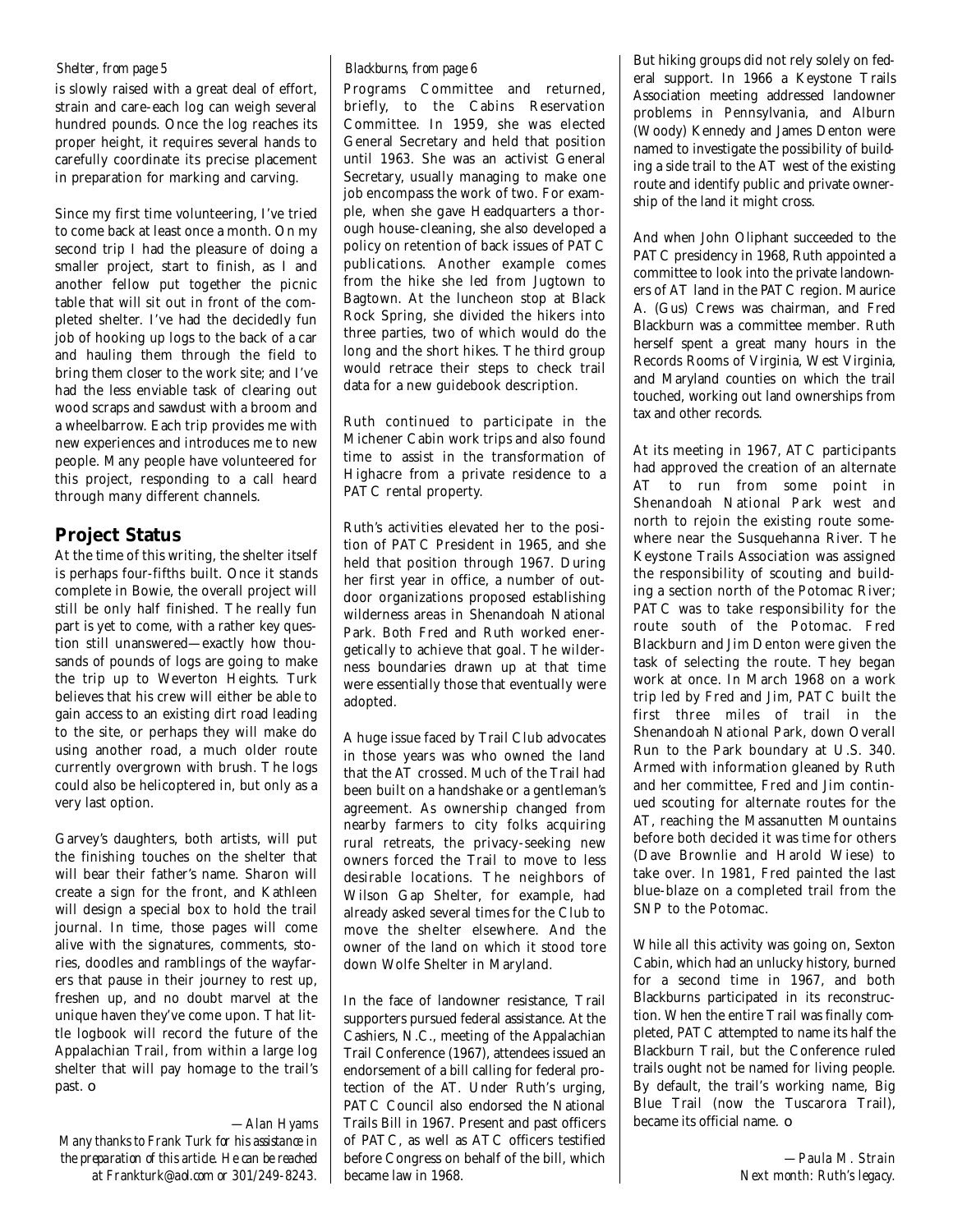## **Trailhead**

The dry, warmer than usual, days of<br>October were a welcome change after The dry, warmer than usual, days of the rainy summer months. Instead of the wet grass and weeds greeting hikers, the crunching sound of dry leaves and smells of Fall announced the changing season. Great time for trail work - no bugs and less sweat. Reminds you why this volunteer thing is so much fun and renews the spirit.

#### **Fires In SNP**

As of November 1st, Shawn Green, Park Trails Coordinator, reports the two active forest fires at SNP continue to grow. Yesterday's (October 31) size estimate for each fire:

- ❐ Pinnacles Fire (which includes 2.5 miles of AT): 780 acres
- ❐ Old Rag Fire (Ridge Trail): 380 acres

There is no fire containment in sight. Current efforts focus on securing defensible fire lines along the park boundary as the Pinnacles Fire backs down the western slopes of the Blue Ridge into Page County. The Pinnacles Fire is also backing east into the Wilderness area of upper Hughes River drainage.

Over the next couple of days many more fire fighting resources will be arriving at the park to direct the spread of these fires. However, with the leaf litter so dry, these types of Fall fires can grow for days until there is significant rain.

The Blue Ridge have been 36 days without rain. This has made the leaf litter and duff layer very dry, but after a wet and cool summer, the springs along the AT and streams elsewhere are flowing at near normal levels.

The Park's Trails Staff will follow-up after the fires to identify any impacts to the affected trails related to the fire fighting efforts. We will do our best to see that the impacts are rehabed in a timely manner.

### **Thanks From Pete**

Pete Gatje, outgoing Supervisor Of Trails, expresses thanks and appreciation for the wonderful support from all those in the Trails organization. This includes District Managers, Crew Leaders, Overseers, Trailhead Editor, and the many volunteers who contributed to the stewardship and maintenance of PATC trails. It has been a very rewarding four years and I know this excellent support will continue under the incoming (if elected) SOT, Kerry Snow.

### **NVA District Luncheon**

District Manager Chris Brunton held an appreciation luncheon on Sunday, October 15 at the Blackburn Trail Center for the overseers in his Northern Virginia District. Supervisor of Trails candidate Kerry Snow attended and was introduced to the overseers. All enjoyed a fine chili cooked by Sandi Marra. Chris told his overseers that, thanks to their dedicated work, almost zero complaints regarding this district had been received during Pete Gatje's term of office, and he assured Kerry that he could expect the same high standards during his tenure!

#### **Autumn Colors**

The North District Hoodlums traditional Ocktoberfest work trip took place on a beautiful fall foliage weekend. All the Autumn colors were featured—brown bark being peeled off locust logs, brown soil being dug from the AT near Compton Gap, yellow check dams and waterbars being set into place, red banded McLeods and pickmattocks swinging. And orange? That was the color of the lit pumpkin that watched over the Hoodlums' feast that followed at Indian Run Hut!

#### **AT Assessment**

Trail assessment of the AT in the SNP North District was completed on October 2-3. Karen Lutz (ATC), Don Harvey & Shawn Green (NPS), and John McCrea were joined by Jon Rindt on the first day and by Steve Bair on day two. Four prospective relocations were discussed and will be submitted for approval. The Park Service's ongoing vista clearing and its long-term e ffect on trail maintenance and trail ambiance were discussed as well. Several projects will be put into a five-year action plan to be cooperatively developed before year-end.

#### **Deer Poles?**

It had been reported this past summer that a deer had made a nuisance of itself at Gravel Springs Hut by attacking a hiker's underwear as they hung out to dry. Seems the deer has found hiker's underwear to be a great source of salt. Several through-hikers recently passed on the warning and suggested underwear be hung on the poles normally used to keep food away from the bears, and the idea seems to have caught on. One tale was told of a southbounder chasing a deer into the woods to wrestle him over what was left of his favorite T-shirt. Evidently some are even probing inside the shelter hoping to grab a stray sock or two. So, hang 'em high at Gravel Springs!

### **North Chapter Activities**

Charles Irvin reports it has been a very busy summer and Fall for the North Chapter. We are just about to complete the new Tuscarora Trail shelter at the Wagonwheel in Colonel Denning State Park. All that remains for this year's major project is the privy. The shelter, moved from Maryland this spring, was built in nine weeks with sixteen workers and over 300 volunteer hours. One of the few shelters on the Tuscarora Trail, it is a welcome addition and should see a lot of use.

With help from the Chapter, an ATC trail crew installed rock steps and drains on the AT north of Caledonia State Park. Additional work on the AT included shelter maintenance.

The Chapter is also working on the Gypsy Spring Cabin left to PATC by Roy Fadner. Somewhat frustrating, it has taken one and a half years to get an electrical contractor to rewire the cabin. A new sink, cabinets, and bunks have been installed. Charlie anticipates the cabin will be ready for the PATC cabin system by the end of next year.

### **From D.C.**

With the wet summer fading away, the D.C. trail crew turned to a major fall project to bypass a perpetually wet spot on the Melvin Hazen Trail, a short access trail that passes through some towering virgin tree growth just west of Rock Creek Park in D.C. Under normal circumstances these pesky spots would be built up with dirt and shovel. This p roblem, however, demanded carpentry skills. Crew members spent October building a wood walkway over the trouble spot. The job required the sinking of numerous posts in postholes and then the formation of a plank walkway. This project was the last in year 2000 for the D.C. crew. The year 2001 schedule will resume in April with a slate of 10 to 12 work trips next year.

The D.C. trail crew is pleased that the Club has voted to honor two important leaders in the modern development of hiking trails in Rock Creek Park and other parks in the metropolitan D.C. area. Honorary life memberships were awarded to Philip Barringer and Walter Wells this fall as part of the Club's ongoing effort to recognize those who have made significant contributions to the PATC. Barringer oversaw the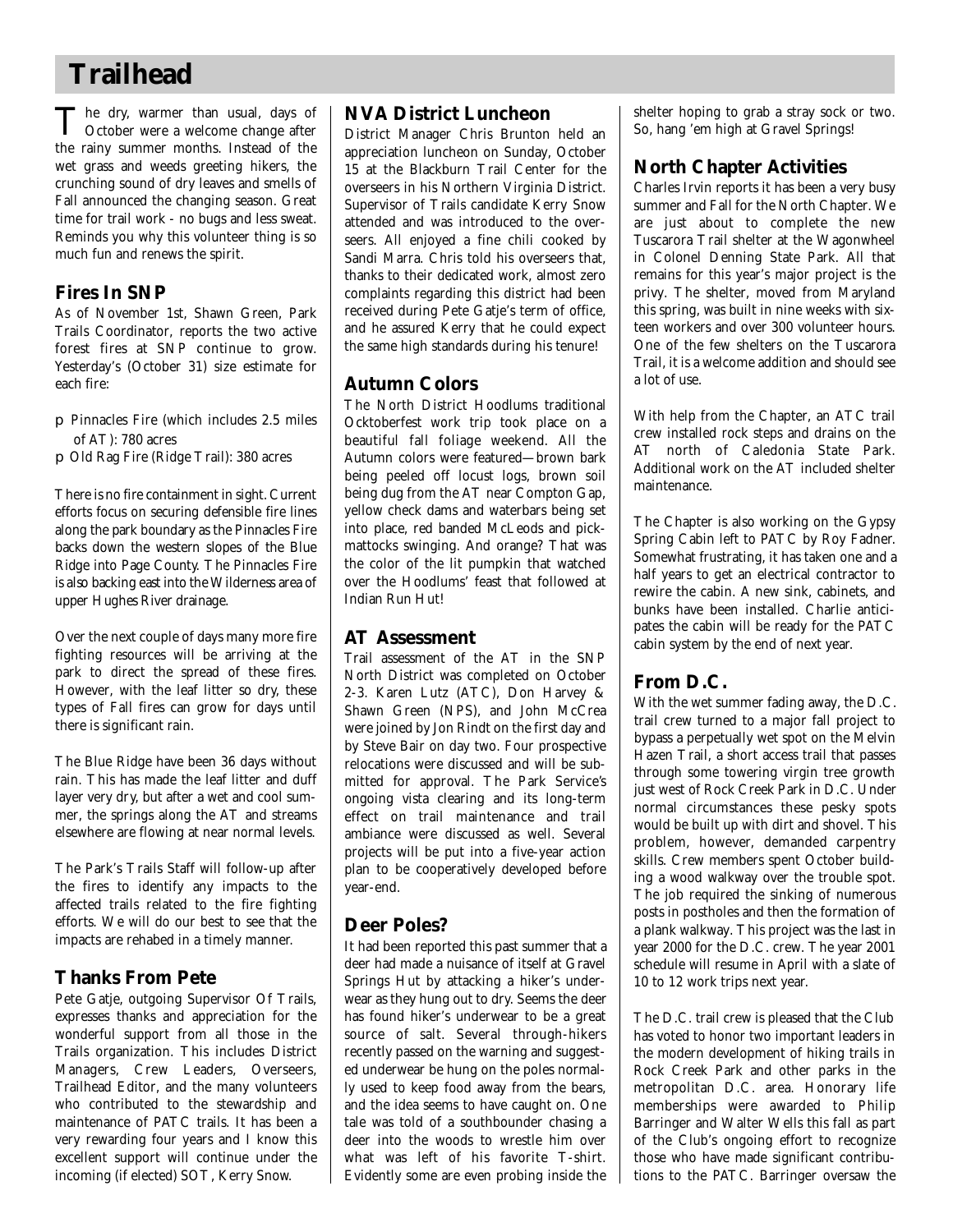## **Trailhead**

overhaul and improvement of hiking trails in Rock Creek Park in the late 1970s and early 1980s. After fixing existing trails and building some new ones, Barringer went on to other trail projects and to be a PATC president. Wells has been a fixture of the D.C. crew for many years and has put sweat equity into many of the city's trails in addition to his work heading a Sierra Club trail project in Prince William Park.

### **Flying Wedge**

Hop Long, Steve Pebley, and Wil Kohlbrenner were clearing blowdowns on the south end of the Duncan Hollow Trail on Massanutten Mountain. They came upon a 20" green hickory, squarely across the tread, hip high.

Wil started the cut from the top, then drove two wedges in to keep the kerf open. A little deeper into the log, the kerf closed around both wedges and trapped the saw bar in the log. The wood was still green and the tremendous weight of the log compressed the soft wood around the wedges.

Always prepared, our crew got out a spare bar and chain, removed the power unit and mounted the spare bar and chain on it. With all wedges and one bar and chain already stuck in the log, the sawyer cautiously began again at another location on the log, four feet away from the first cut. As the second cut neared completion, the log began to buckle and lower itself to the ground. This relieved the pressure on the first cut.

Hop reports one of the wedges popped out of the log, went twenty-five feet up into the air, and landed off in the woods nearby. We were all wearing hardhats, but never expected our hardhats to be protection from a falling wedge!

Lessons learned: Green wood is much more compressible than a dry old snag. Green wood also has moisture that acts as a lubricant between the wedge and the wood. A smooth-sided wedge has no "grip" in green wood. Our smooth-sided orange wedges have been retired. Only yellow wedges with "teeth" on one side will be used in the future.

### **Busy Month For Blue and White**

October was another two-work-trip month for the Blue and White Crew. On the 7th, the Crew joined the ATC Mid-Atlantic Crew to rebuild a cribbed set of switchbacks on the AT near the Pocosin Cabin. The ATC Crew had journeyed from Boiling Springs, Pa., with their rock shaping tools, prepared to craft a new set of stone steps and crib walls. The Blue and White "rock bullies" brought brawn, rock bars and Saturday night dinner. The project was a great success. Stop by and check out the "Pocosin Obelisk" when you're in the neighborhood.

On the weekend of the 28th and 29th, the B&W regulars celebrated their Third Annual October Vining Trip. Saturday and Sunday found the crew continuing their AT rehab project just south of Bootens Gap. The Crew cut about 1/2 mile of new sidehill and installed several new rock waterbars (by the rock work architectural firm of Dueweke and Wilson). Saturday dinner at Muttontop featured the award-winning chili of C.T. Campbell (ably assisted by another member of the Shenandoah Chili Chefs, John Kinde). Breakfast chef Dan Dueweke's "mountain man" omelets convinced the crew to replace the weekend slogan "Road Kill, It's Not Just For Breakfast Anymore", with the more appropriate, "the Cap'n Come Through In A Clutch".

### **Cadillac Does Tracts**

With deer season limiting trail work in the wilds of West Virginia in October, the Cadillac Crew turned to work on PATC's Vining and Firestone Tracts. On Vining

## **Volunteers - Appointed November 3, 2000**

#### **Co- District Manager**

**Trail Overseers**

Hal Hallett SNP AT Central District

Melanie Falk Laurel Prong Trail Stephen Paull Powell Mountain Trail Gregg Kneipp Lee Drive Trail - Lansdowne Valley Road to Prospect Hill Gregg Kneipp Chancellorsville History Loop Frank Haas Chancellorsville History Loop Robert Cooper Potomac Heritage Trail - Water Tower to Live Oaks Drive

Tract, the crew began clearing and marking a new trail that will follow the perimeter of the tract along the boundary with SNP and adjacent landowners. The new trail will extend the existing trails and add interest to users of the four picturesque cabins on the tract.

At the request of Firestone Tract Manager, Shirley Strong, the crew removed a large ash tree adjacent to the Shairer Trail Center. The beautiful tree was unfortunately beginning to damage the cabin foundation. The task required the technical expertise of arborist Fran Keenan who led the crew in the successful removal without damage to the cabin. The day was topped off with hand-cranked ice cream provided by Richard and Sybille Stromberg.

Please send any interesting tale, technical advice, individual or group accomplishments, and trail maintenance questions to Trailhead, c/o Jon Rindt, 621 Skyline Forest Drive, Front Royal, VA 22630 or to jkrindt@erols.com. ❏

**Attention Federal Employees! PATC's Combined Federal Campaign Number is 7956**

#### POTOMAC APPALACHIAN

(UPS-440-280) ©2000, Potomac Appalachian Trail Club, Inc.

Published monthly by the Potomac Appalachian Trail Club, 118 Park Street, S.E., Vienna, VA 22180.

Periodical class postage paid at Vienna, VA. Postmaster: send address changes to Potomac Appalachian Trail Club, 118 Park Street, S.E., Vienna, VA 22180.

Subscription: \$6.00 annually; \$.50 single copies.